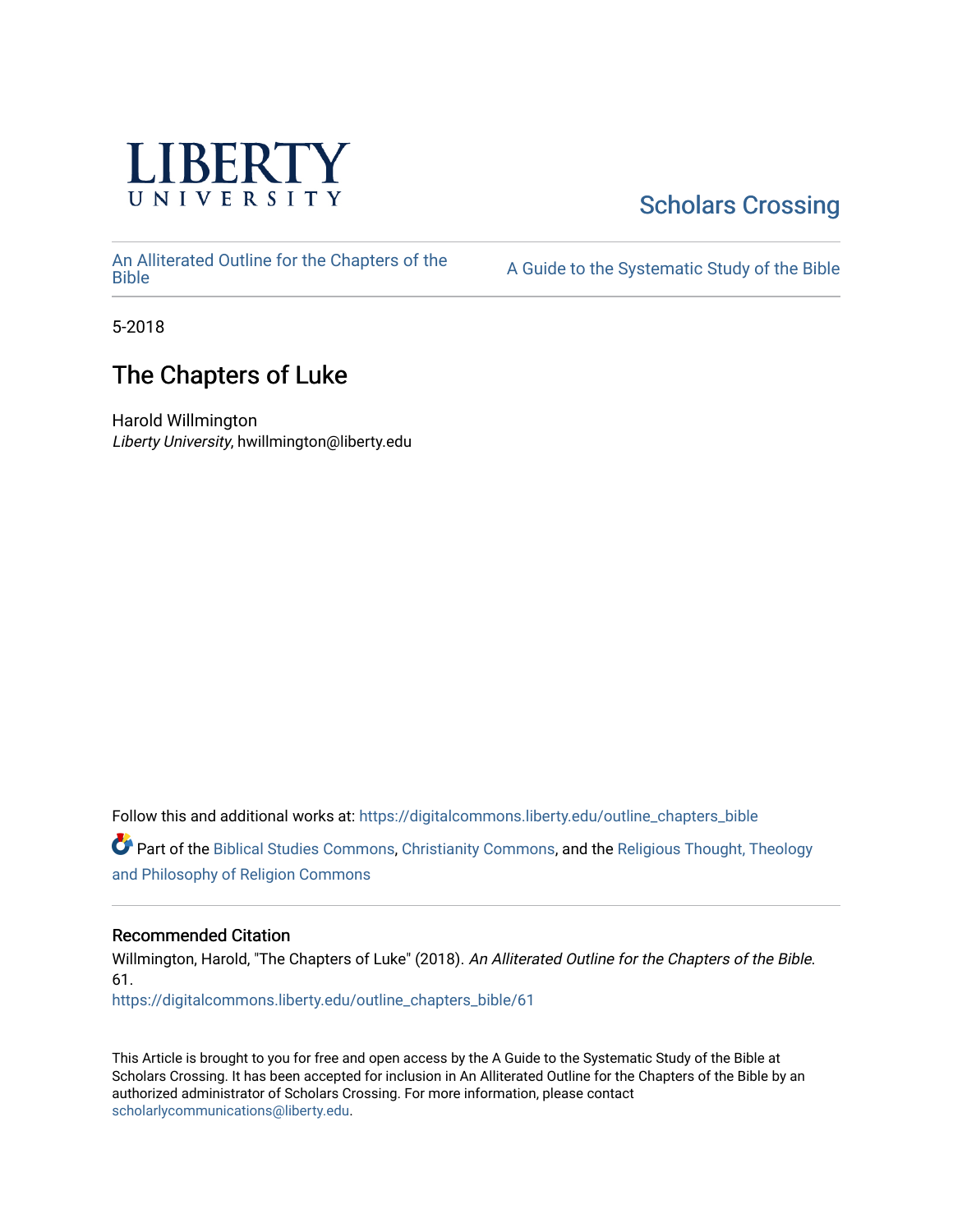# Luke

# **SECTION OUTLINE ONE (LUKE 1)**

This first chapter of Luke includes a preface, two proclamations, and three songs of praise.

- I. THE PREFACE (1:1-4)
	- **A. The review** (1:1-2): Luke explains just why he is writing this Gospel.
	- **B. The recipient** (1:3): He dedicates his book to someone named Theophilus.
	- **C. The reason** (1:4): "To reassure you of the truth of all you were taught."

#### II. THE TWO PROCLAMATIONS (1:5-38)

- **A. To Zechariah, concerning the birth of John** (1:5-25)
	- 1. Zechariah's spouse (1:5-7)
		- a. Elizabeth is blameless (1:5-6): "Righteous in God's eyes, careful to obey all of the Lord's commandments."
		- b. Elizabeth is barren (1:7): She is a childless old woman.
	- 2. Zechariah's service (1:8-10) He prepares the burnt incense on the altar of incense as the people wait and pray outside.
	- 3. Zechariah's shock (1:11-25)
		- a. The reason (1:11-12): He sees the angel Gabriel standing at the right side of the altar!
		- b. The revelation (1:13-17): Gabriel tells Zechariah that Elizabeth will bear a son.
			- (1) He will be called John (1:13-14).
			- (2) He will become a Nazirite (1:15).
			- (3) He will serve as the Messiah's forerunner (1:16-17).
		- c. The reluctance (1:18): Zechariah finds all this hard to believe.
		- d. The rebuke (1:19-20): Gabriel says that due to his unbelief, Zechariah will be unable to speak until the child is born!
		- e. The restraint (1:21-22): Upon leaving the Temple, Zechariah is unable to pronounce the priestly blessing for the waiting crowd.
		- f. The rejoicing (1:23-25): The barren Elizabeth soon becomes pregnant, causing great joy in the household.

# **B. To Mary, concerning the birth of Jesus** (1:26-38)

- 1. The salutation to Mary (1:26-37): She receives a heavenly visit.
	- a. The messenger (1:26-28): The angel Gabriel appears to this virgin girl in Nazareth; Mary is engaged to Joseph the carpenter.
	- b. The message (1:29-33)
		- (1) Gabriel's assurance (1:29-30): He comforts Mary, saying she has found favor with God. (2) Gabriel's announcement (1:31-33): Mary will give birth to Jesus, the Messiah, whose Kingdom and reign over Israel will never end!
	- c. The mystery (1:34): Being a virgin, Mary is perplexed, wondering how this can be accomplished.
	- d. The method (1:35): Gabriel tells her that the Holy Spirit will father the baby!
	- e. The miracle (1:36-37): Mary now learns that her aged relative Elizabeth is already six months into her pregnancy!
- 2. The submission by Mary (1:38): "I am the Lord's servant, and I am willing to accept whatever he wants."

#### III. THE THREE SONGS OF PRAISE (1:39-80)

#### **A. The praise of Elizabeth to God** (1:39-45)

1. The babe within Elizabeth (1:39-41): Mary visits Elizabeth, and upon hearing Mary's voice,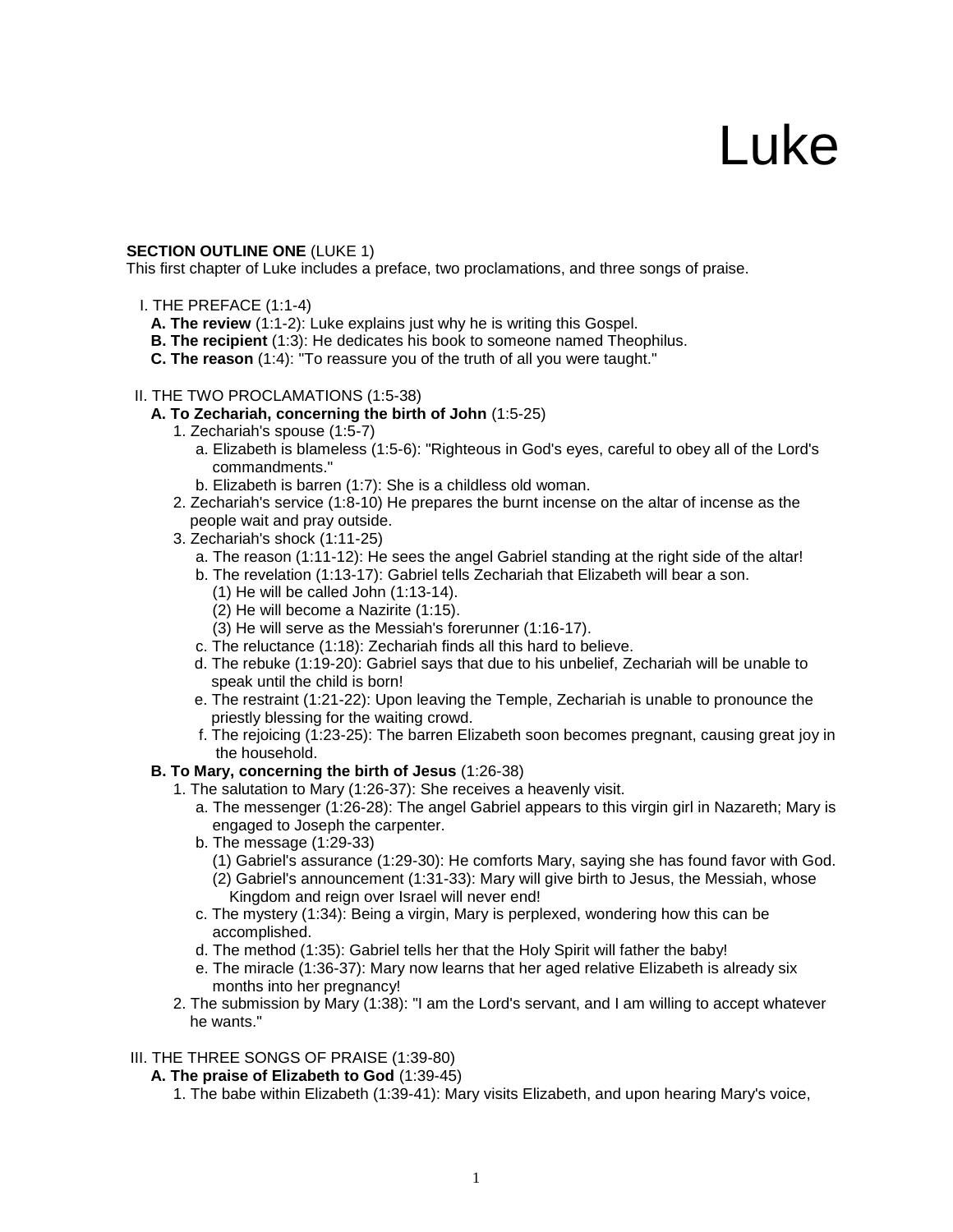Elizabeth's child leaps within her womb, and she is filled with the Holy Spirit.

2. The blessing from Elizabeth (1:42-45): She tells Mary what an honor it is to be visited by the mother of the Messiah!

# **B. The praise of Mary to God** (1:46-56)

- 1. The testimony (1:46-55): Mary thanks God for six things.
	- a. His condescension (1:46-48): God took notice of her.
	- b. His holiness (1:49): He has done great things for her.
	- c. His mercy (1:50): His mercy goes on from generation to generation.
	- d. His power (1:51): He does tremendous things with his power.
	- e. His sovereignty (1:52-53): He humbles the proud and exalts the lowly.
	- f. His faithfulness (1:54-55): He has kept all his promises to Israel.
- 2. The time (1:56): Mary stays with Elizabeth for three months, then returns home.

# **C. The praise of Zechariah to God** (1:57-80)

- 1. Zechariah the father (1:57-66)
	- a. He is seen writing (1:57-63).
		- (1) The celebration (1:57-58): John's parents, neighbors, and relatives meet and rejoice at his birth.
		- (2) The circumcision (1:59): This is performed on the eighth day.
		- (3) The confusion (1:60-61): People are puzzled that the baby will be named John. Does the mute Zechariah agree with this?
		- (4) The confirmation (1:62-63): Calling for a tablet, Zechariah writes, "His name is John!"
	- b. He is seen worshiping (1:64-66): Zechariah is suddenly able to speak again and begins praising God!
- 2. Zechariah, the foreteller (1:67-80)
	- a. His prophecy concerning his Savior (1:67-75)
		- (1) The birth of Jesus assures the fulfillment of the Davidic covenant (1:67-72).
		- (2) The birth of Jesus assures the fulfillment of the Abrahamic covenant (1:73-75).
	- b. His prophecy concerning his son (1:76-80)
		- (1) He will prepare the way of the Lord (1:76).
		- (2) He will proclaim the words of the Lord (1:77-80).

# **SECTION OUTLINE TWO** (LUKE 2)

Mary and Joseph travel to Bethlehem, and Jesus is born. Shepherds receive a visit from some angels and come to worship the baby, and Simeon and Anna bless the child in the Temple. When Jesus is 12, he amazes the religious teachers in the Temple with his wisdom. Jesus and his parents settle in Nazareth.

#### I. BETHLEHEM (2:1-21)

# **A. Jehovah's Son is born** (2:1-7).

- 1. The decree by Caesar (2:1-5)
	- a. The law (2:1-3): All are required to return to their ancestral homes because of a census.
	- b. The location (2:4-5): Joseph and Mary must travel to Bethlehem.
- 2. The delivery by Mary (2:6-7): While in Bethlehem, Mary gives birth to Jesus.

# **B. Judah's shepherds are briefed** (2:8-21).

- 1. They watch (2:8): They are in the fields guarding their sheep.
- 2. They wonder (2:9-14): The shepherds are confused and terrified when the horizon is suddenly filled with God's glory!
	- a. The reassurance by the angel of the Lord (2:9-10): "Don't be afraid! I bring you good news of great joy for everyone!"
	- b. The revelation by the angel of the Lord (2:11-12)
		- (1) In regard to God's Son (2:11): The Messiah has just been born in Bethlehem! (2) In regard to God's sign (2:12): They will find him wrapped in strips of cloth, lying in a manger.
	- c. The rejoicing by the angels of the Lord (2:13-14): "Glory to God in the highest heaven and peace on earth to all whom God favors!"
- 3. They worship (2:15-16): The shepherds kneel before the babe in the manger.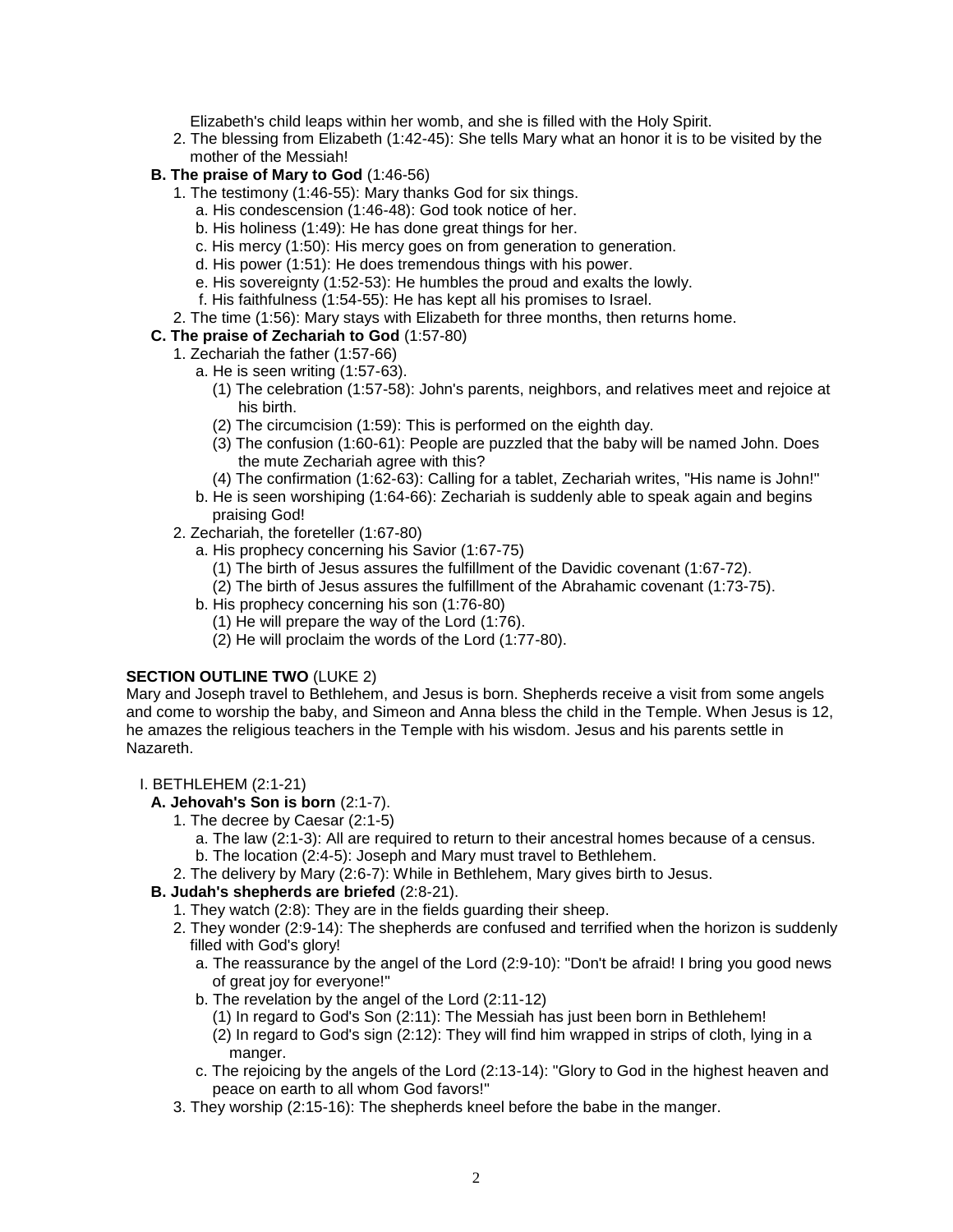- 4. They witness (2:17-21)
	- a. The confirming (2:17-18, 20): When they leave, they tell everyone what has happened.
	- b. The contemplating (2:19): Mary treasures these things in her heart and thinks about them.
	- c. The circumcising (2:21): On the eighth day, the babe is circumcised and named Jesus, in accordance with what the angel said before the baby was even conceived.

#### II. JERUSALEM (2:22-38, 41-50)

- **A. Jesus' first recorded Temple visit** (2:22-38): Mary and Joseph bring him to the Temple to dedicate him to the Lord. Two individuals are there to greet him.
	- 1. The testimony of Simeon (2:25-35)
		- a. His reassurance (2:25-26): This devout man has been promised by the Holy Spirit that he would live to see the Messiah.
		- b. His recognition (2:27-32): The Holy Spirit tells him that Mary's baby is the Messiah!
		- c. His revelation (2:33-35) (1) Concerning the Messiah (2:33-34): He will cause the rising and falling of many in Israel.
		- (2) Concerning the mother (2:35): He says a sword will someday pierce the soul of Mary!
	- 2. The testimony of Anna (2:36-38): This aged and godly widow joins Simeon in praising God for Israel's Messiah.

# **B. Jesus' second recorded Temple visit** (2:41-50)

- 1. The missing son (2:41-47)
	- a. The occasion (2:41-42): Jesus attends the Passover festival in Jerusalem with his parents at age 12.
	- b. The oversight (2:43-45): He is accidentally left behind by his parents.
	- c. The outcome (2:46-47): After looking for him everywhere, they finally locate him in the Temple, discussing theology with the Jewish teachers.
- 2. The messianic Son (2:48-49)
	- a. Mary's rebuke (2:48): "Why have you done this to us?"
	- b. Jesus' reminder (2:49): "You should have known that I would be in my Father's house."
- 3. The misunderstood Son (2:50): They cannot comprehend what he is saying!
- Ill. NAZARETH (2:39-40, 51-52): While growing up in Nazareth, Jesus grows in the following areas:
	- **A. In height** (physical maturity) (2:39-40a, 52a)
	- **B. In wisdom** (mental maturity) (2:40b)
	- **C. In favor with God** (spiritual maturity) (2:52b)
	- **D. In favor with man** (social maturity) (2:52c)

#### **SECTION OUTLINE THREE** (LUKE 3)

John the Baptist prepares the way of the Messiah. Jesus is baptized, and God declares his pleasure with his Son. Luke records Jesus' ancestral records.

#### I. THE LABOR OF JOHN THE BAPTIST (3:1-22)

- **A. The message of John** (3:1-14, 19-20)
	- 1. When he preaches (3:1-2)
		- a. Tiberius Caesar is ruler over the Roman Empire (3:1a).
		- b. Pilate is governor over Judea (3:1b).
		- c. Herod Antipas is governor over Galilee (3:10.
		- d. Annas and Caiaphas are the high priests (3:2).
	- 2. What he preaches (3:3-6): "Repent of your sins and be baptized! Prepare the way for the Lord!"
	- 3. To whom he preaches (3:7-11, 13-14, 19-20)
		- a. The Jewish religious leaders and lay people (3:7-11)
		- b. Tax collectors (3:13)
		- c. Soldiers (3:14)
		- d. King Herod Antipas and Queen Herodias (3:19-20): Herod will eventually become so frustrated by John's preaching that he will put John in prison.
- **B. The misunderstanding about John** (3:15-18)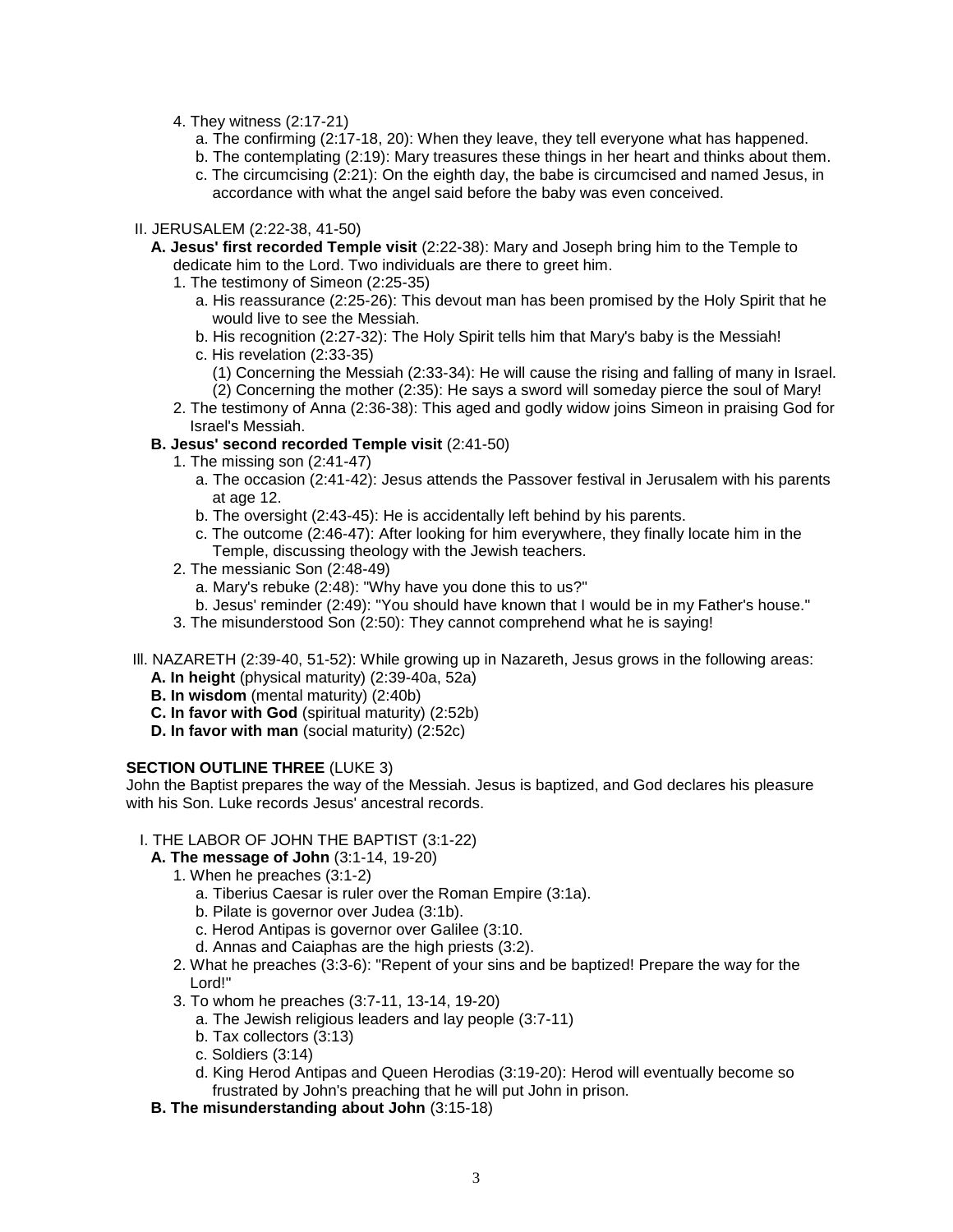- 1. The confusion (3:15): Some people feel John is the Messiah!
- 2. The clarification (3:16-18): John declares, "Someone is coming soon who is greater than I amso much greater that I am not even worthy to be his slave."
- **C. The ministry of John** (3:3, 21-22)
	- 1. He baptizes the converts of Israel (3:3).
	- 2. He baptizes the Christ of Israel (3:21-22).
- II. THE LINE OF JESUS THE MESSIAH (3:23-38)
	- **A. From Jesus, the legal son of Joseph, to Nathan, the biological son of David** (3:23-31) **B. From Obed, the son of Boaz, to Adam, the son of God** (3:32-38)

#### **SECTION OUTLINE FOUR** (LUKE 4)

Jesus is tempted by Satan in the wilderness. The people of Nazareth, his hometown, reject him. He heals many sick and demon-possessed people, to the amazement of the people. Everywhere he goes, he preaches the Good News of the Kingdom of God.

- I. THE MEASURING OF JESUS (4:1-13): The Holy Spirit allows Jesus to be tempted by the Devil.
- **A. The terrain** (4:1): The tempting occurs in the barren wastelands of Judea.
- **B. The time** (4:2): The ordeal lasts for forty days.
- **C. The test** (4:3-12)
	- 1. First temptation (4:3-4)
		- a. The test (4:3): "Change this stone into a loaf of bread!"
		- b. The triumph (4:4): "People need more than bread for their life."
	- 2. Second temptation (4:5-8)
		- a. The test (4:5-7): "I will give you the glory of these kingdoms and authority over them ... if you wiII bow down and worship me."
		- b. The triumph (4:8): "You must worship the Lord your God; serve only him."
	- 3. Third temptation (4:9-12)
		- a. The test (4:9-11): "If you are the Son of God, jump off [the highest point of the Temple]!" b. The triumph (4:12-13): "Do not test the Lord your God." At this point Satan leaves Jesus alone.
- II. THE MESSAGES OF JESUS (4:14-15, 16-30, 31, 42-44)
	- **A. In a Nazareth synagogue** (4:16-30): Jesus preaches a sermon in his hometown.
		- 1. The contents of his sermon (4:16-27)
			- a. What he reads (4:16-19): He reads from Isaiah 61, where the prophet describes the supernatural ministry of the Messiah.
			- b. What he says (4:20-27)
				- (1) The identification (4:20-23): Jesus says he is the Messiah Isaiah wrote about!
				- (2) The illustrations (4:24-27): Jesus gives two Old Testament examples to illustrate why he cannot perform the miracles in Nazareth that he has elsewhere-namely, because of the people's unbelief!
					- (a) The example of Elijah and the Zarephath widow (4:24-26)
					- (b) The example of Elisha and the leper Naaman (4:27)
		- 2. The contempt for his sermon (4:28-30): Jesus' remarks so infuriate the audience that they actually attempt to kill him!
	- **B. In numerous synagogues** (4:14-15, 31-32, 42-44): He preaches in many places throughout Galilee.

Ill. THE MIRACLES OF JESUS (4:33-41)

- **A. He heals a demon-possessed man** (4:33-37)
	- 1. The acknowledgment by the demon (4:33-34): He recognizes and fears Jesus!
	- 2. The commandment by the Lord (4:35): Jesus orders the demon to leave the man, and it does.
	- 3. The amazement of the crowd (4:36-37): The people don't understand Jesus' authority.
- **B. He heals Simon's (Peter's) mother-in-law** (4:38-39): She is immediately cured.
- **C. He heals the multitudes** (4:40-41): He heals people with any disease.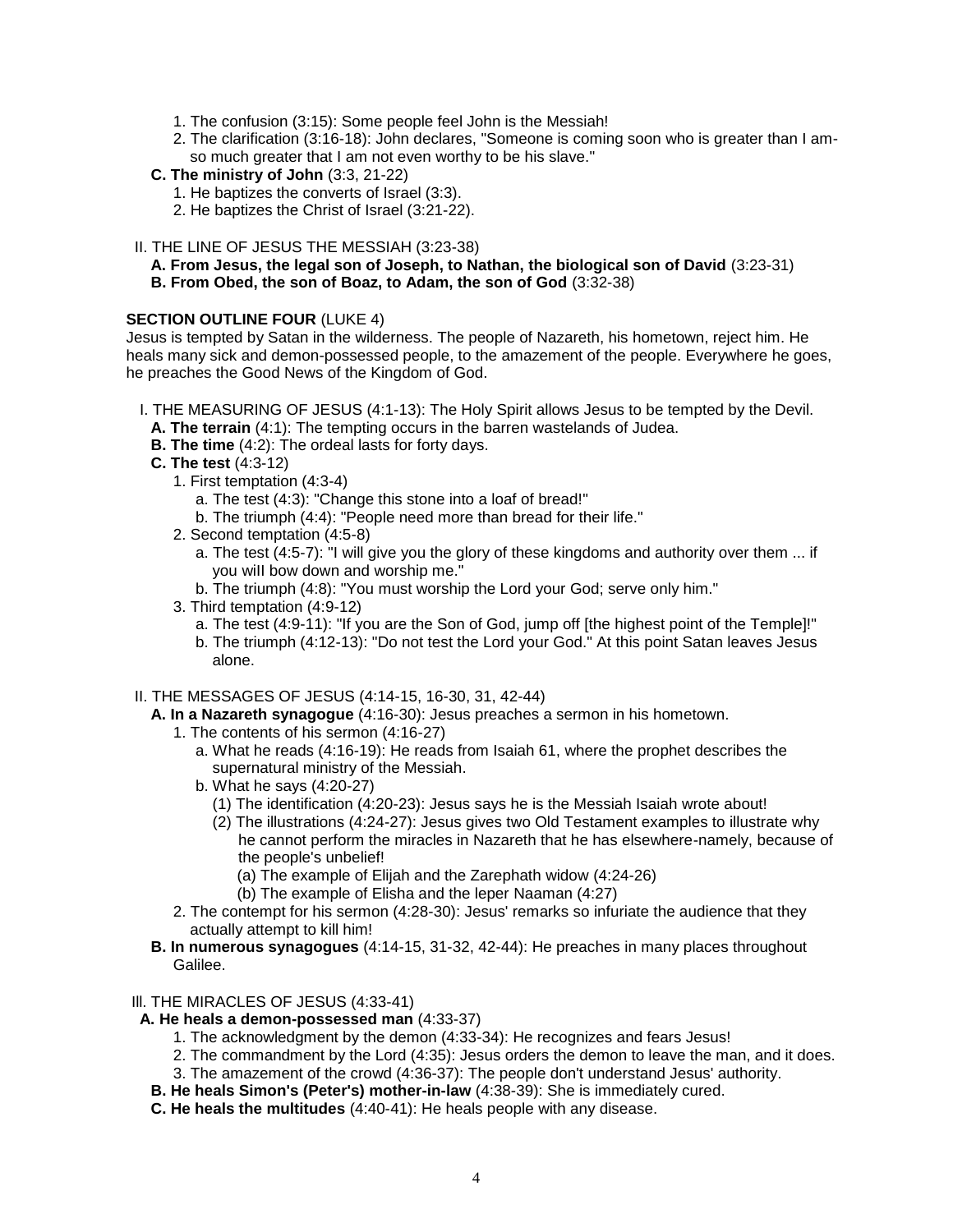# **SECTION OUTLINE FIVE (LUKE 5)**

Jesus calls his first disciples. He heals a leper and a paralyzed man and teaches about fasting.

- I. THE INVITATIONS (5:1-11, 27-32)
	- **A. Jesus calls Peter, James, and John to become his disciples** (5:1-11).
		- 1. Jesus' sermon from Peter's boat (5:1-3): He uses the boat as a platform to preach to the crowd on the shore.
		- 2. Jesus' summons from Peter's boat (5:4-11)
			- a. "Go out where it is deeper and let down your nets, and you will catch many fish" (5:4-1 Oa): They do, and they catch so many fish that their boats nearly sink!
			- b. "From now on, you'll be fishing for people!" (5:10b-11): They follow Jesus and become his disciples.
	- **B. Jesus calls Levi to become his disciple** (5:27-32).
		- 1. The conversion of Levi (5:27-28): This tax collector leaves his business to follow Jesus.
		- 2. The celebration by Levi (5:29-32)
			- a. The background (5:29): Levi invites some of his business associates to meet Jesus and to help him celebrate his new calling.
			- b. The bitterness (5:30): The Pharisees fault Jesus for association with such sinners.
			- c. The basis (5:31-32): Jesus explains these are the very people he has come to save!
- II. THE RESTORATIONS (5:12-26): Jesus restores a leper and a paralytic.

#### **A. The healing of a leper** (5:12-16)

- 1. His tears (5:12): The leper begs Jesus to help him.
- 2. His touch (5:13): The Savior touches the leper, causing the disease to disappear.
- 3. His instruction (5:14): The leper is not to tell anyone but to go straight to the priests.
- 4. His testimony (5:15-16): Word of his healing spreads everywhere.

# **B. The healing of a paralytic** (5:17-26)

- 1. The companions of the sufferer (5:17-20, 24b-26): Some friends help the paralytic.
	- a. The helplessness (5:17-19): He is totally immobile, lying on a mat.
		- (1) The intervening by his friends (5:17-18): They carry him to Jesus.
		- (2) The ingenuity of his friends (5:19): Unable to approach Jesus because of the crowd in the house where he is teaching, they lower the paralytic through the roof.
	- b. The healing (5:20, 24b-26)
		- (1) Spiritual healing (5:20): "Your sins are forgiven."
		- (2) Physical healing (5:24b-26): "Stand up, take your mat, and go on home, because you are healed!"
- 2. The critics of the Savior (5:21-24a)
	- a. Their denunciation (5:21): The Pharisees accuse Jesus of blasphemy for forgiving the man's sins, saying only God could do this!
	- b. His defense (5:22-24a): Jesus says that his power to heal the man's body proves his authority to save the man's soul!
- Ill. THE ILLUSTRATIONS (5:33-39): Jesus gives three illustrations to explain why he does not require the disciples to observe the Jewish traditions of fasting.
	- **A. First illustration** (5:33-35): Wedding guests don't fast while the bridegroom is still with them.
	- **B. Second illustration** (5:36): No one sews an old patch on a new garment.
	- **C. Third illustration** (5:37-39): No one puts new wine into old wineskins.

#### **SECTION OUTLINE SIX** (LUKE 6)

Jesus declares himself Lord of the Sabbath and heals a deformed man on another Sabbath day. He chooses his twelve disciples and preaches the Sermon on the Mount.

- I. THE PREEMINENCE OF JESUS (6:1-11): He declares himself to be Lord of the Sabbath!
	- **A. In regard to harvesting on the Sabbath** (6:1-5)
		- 1. The rebuke by the Pharisees (6:1-2): They criticize Jesus for allowing his disciples to harvest grain on the Sabbath.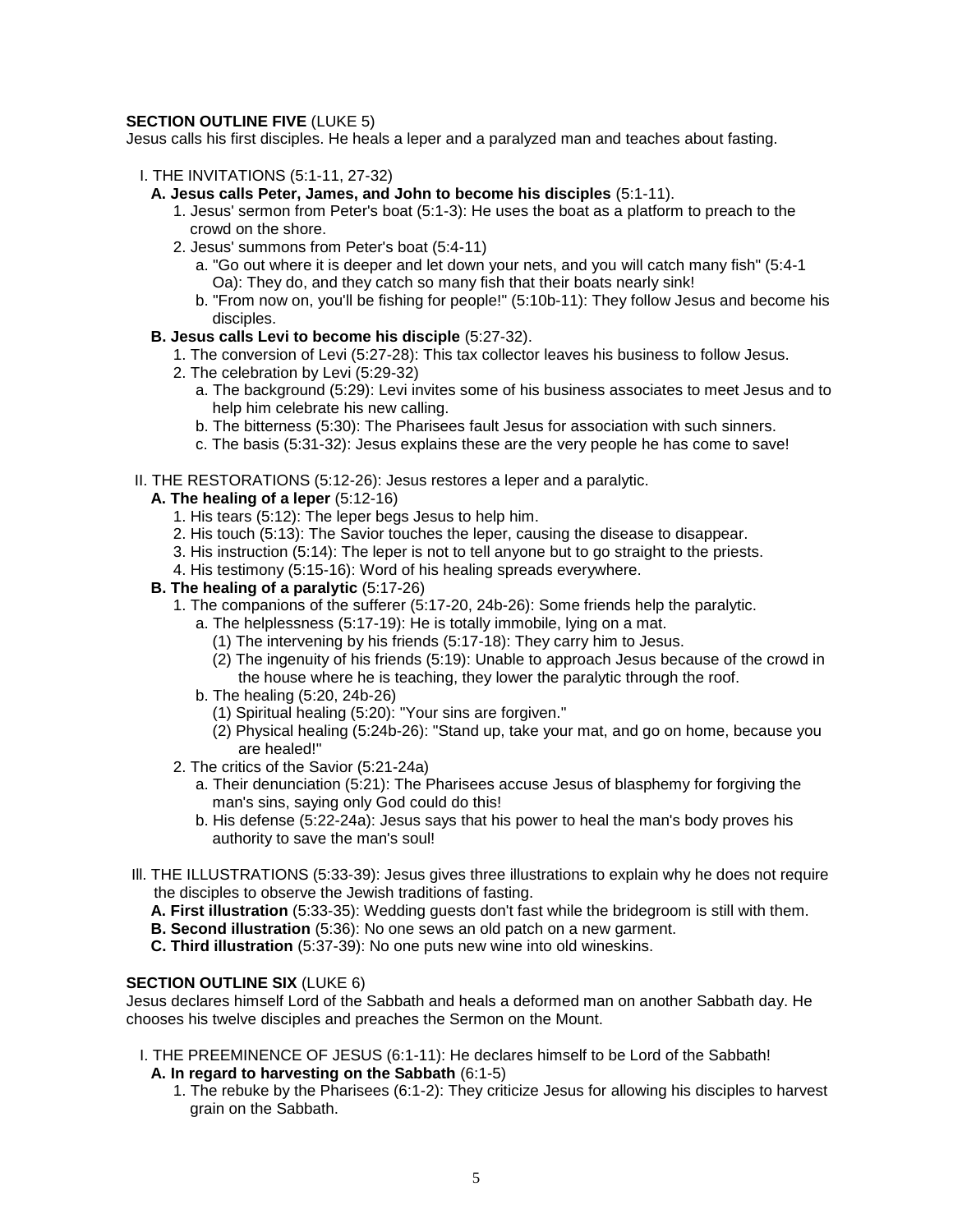- 2. The reply by the Savior (6:3-5): He defends his actions by referring to an event in the life of David.
- **B. In regard to healing on the Sabbath** (6:6-11)
	- 1. The deed (6:6-8, 10-11): To the amazement and anger of the Pharisees, Jesus heals a man with a deformed hand right before their eyes on the Sabbath!
	- 2. The defense (6:9): He asks the Pharisees a question with an obvious answer: "Is it right to do good and save lives on the Sabbath?"
- II. THE PROTEGES OF JESUS (6:12-16)
	- **A. The communion** (6:12): Jesus retires to the mountains and prays all night.
	- **B. The call** (6:13-16): In the morning he chooses his twelve disciples.
- III. THE POWER OF JESUS (6:17-19): Jesus heals many people.
	- **A. Where these people are from** (6:17): Jerusalem, all Judea, Tyre, and Sidon.
	- **B. What these people suffer from** (6:18-19): Both physical and demon-related problems.
- IV. THE PREACHING OF JESUS (6:20-49): He summarizes various subjects in a twofold manner: **A. Two attitudes** (6:20-26)
	- 1. The attitudes of the godly (6:20-23): Jesus gives the Beatitudes, showing their blessedness. a. Those who are poor (6:20): The Kingdom of God is given to them.
		-
		- b. Those who are hungry (6:21a): They will be satisfied. c. Those who weep (6:21b): They will laugh with joy.
		- d. Those who are persecuted because of Christ (6:22-23): A great reward awaits them in heaven.
	- 2. The attitudes of the godless (6:24-26): They have mourning and sorrow.
		- a. Those who are rich (6:24): They have their only happiness now.
		- b. Those who are prosperous (6:25a): A time of awful hunger is before them.
		- c. Those who laugh carelessly (6:25b): Their laughing will turn to mourning and sorrow.
		- d. Those who are praised by the crowds (6:26): Their ancestors praised false prophets.

# **B. Two commands** (6:27-38)

- 1. Love your foes (6:27-36).
	- a. The reason for this (6:27-35a, 36): Be different from the unsaved who only love those who love them!
	- b. The rewards for this (6-35b): This will demonstrate to the world that you are indeed sons and daughters of the Most High!
- 2. Don't judge your friends (6:37-38): Judging and criticizing will come back on you.

# **C. Two illustrations** (6:39-42)

- 1. The blind leading the blind (6:39-40): They will both fall into a ditch.
- 2. The "log" judging the "speck" (6:41-42): Get rid of the log in your own eye, and then you can help with the speck in your neighbor's eye.
- **D. Two trees** (6:43-45)
	- 1. Good trees do not produce bad fruit (6:43a).
	- 2. Bad trees do not produce good fruit (6:43b-44).
	- 3. A good person does good deeds, and an evil person does evil deeds (6:45).
- **E. Two buildings** (6:46-49)
	- 1. The structures (6:46-48a, 49a)
		- a. The wise man builds his house on solid rock (6:46-48a).
		- b. The foolish man builds his house with no foundation (6:49a).
	- 2. The storm (6:48b, 49b)
		- a. The house on solid rock will stand firm (6:48b).
		- b. The house with no foundation will fall flat (6:49b).

# **SECTION OUTLINE SEVEN (LUKE 7)**

Jesus rewards the faith of a Roman officer by healing his slave and raises a widow's only son from the dead. He reassures John the Baptist that he is indeed the Messiah; an immoral woman anoints Jesus' head with perfume and washes his feet with tears.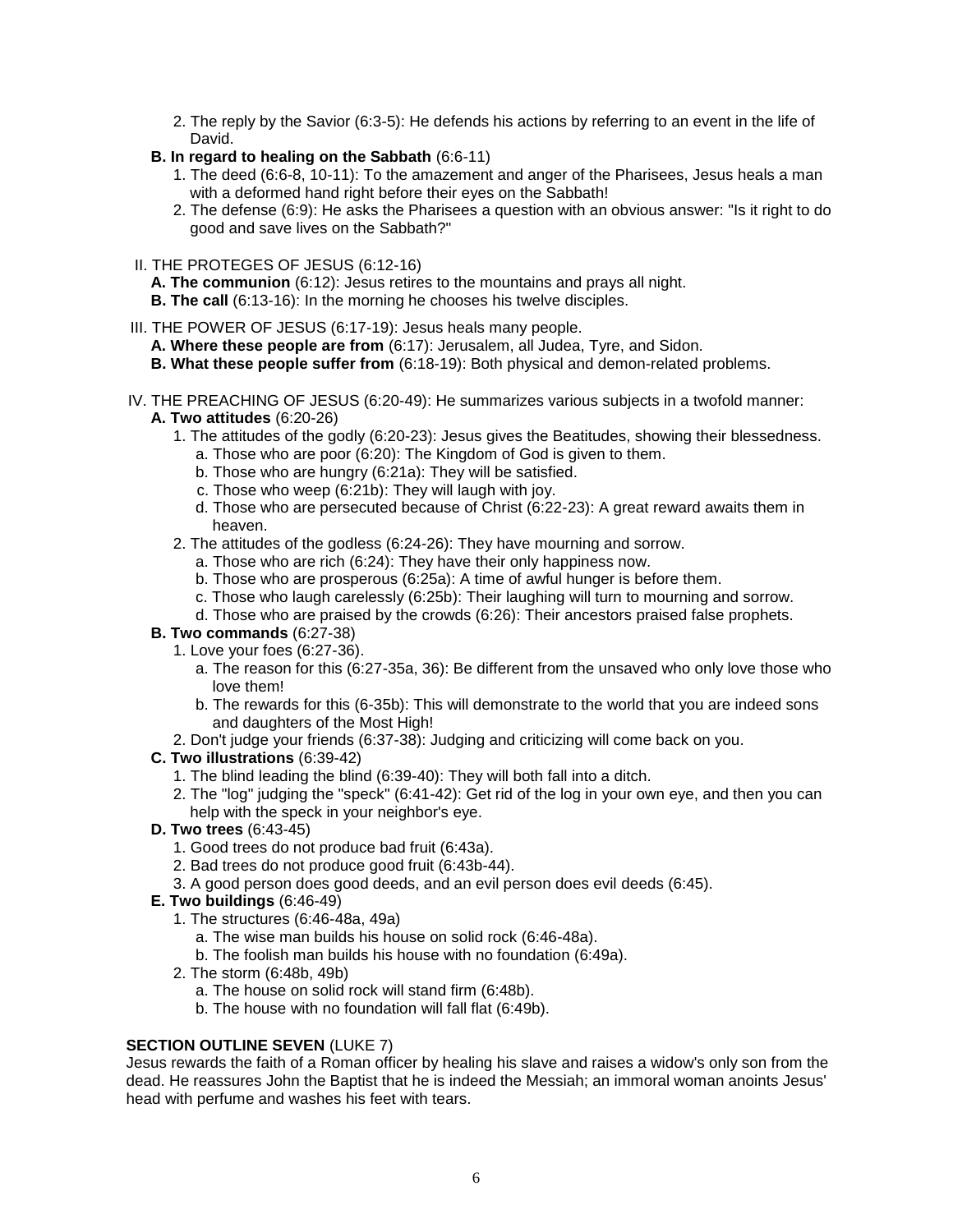- I. JESUS REWARDS AN OFFICER (7:1-10)
- **A. What he requests of Jesus** (7:1-5): He sends some Jewish elders to Jesus, asking him to come and heal his slave.
- **B. What he reveals to Jesus** (7:6-9): He tells the Savior all he needs to do is to speak the word, and the servant will be healed.
- **C. What he receives from the Savior** (7:10): The officer's faith is rewarded by instant healing!
- II. JESUS RESURRECTS A SON (7:11-17)
	- **A. The brokenhearted mother** (7:11-12): A weeping widow is about to bury her only son.
	- **B. The tenderhearted Messiah** (7:13-17)
		- 1. His words to the hopeless mother (7:13): "Don't cry!"
		- 2. His words to the lifeless son (7:14-17): "Young man, get up."
- III. JESUS REASSURES A PROPHET (7:18-35)
	- **A. John's request to Jesus** (7:18-20): The imprisoned prophet sends his disciples to Jesus, asking if he indeed is the Messiah.
	- **B. Jesus' reply to John** (7:21-35)
		- 1. The proof for john (7:21-23): Yes, Jesus is indeed the Messiah!
			- a. He heals the sick (7:21a, 22a).
			- b. He raises the dead (7:22b).
			- c. He delivers the demon-possessed (7:21b).
			- d. He preaches the gospel to the poor (7:22c-23).
		- 2. The praise of John (7:24-26): Jesus gives honor to his rugged, faithful, and fearless forerunner!
		- 3. The prophecy about John (7:27-28): Jesus says John is the one the Old Testament prophet Malachi wrote about (Mal. 3:1).
		- 4. The people and John (7:29): Many Israelites have repented at John's preaching.
		- 5. The prejudice against John (7:30-35): The Pharisees, however, have refused and ridiculed his baptism and preaching of repentance.

#### IV. JESUS REDEEMS A HARLOT (7:36-38, 50)

- **A. Her sin** (7:36-37a): She is a woman of the streets.
- **B. Her sacrifice** (7:37b): She brings an expensive alabaster jar of perfume to Jesus.
- **C. Her sorrow** (7:38a): She weeps over her sin.
- **D. Her service** (7:38b): She anoints Jesus' feet.
- **E. Her salvation** (7:50): Her sins are forgiven.

#### V. JESUS REBUKES A PHARISEE (7:39-49)

- **A. The resentment by the Pharisee** (7:39): In his heart this Jewish leader named Simon condemns Jesus for associating with the harlot who anointed his feet.
- **B. The response by the Savior** (7:40-49): Jesus relates a parable to defend his action.
	- 1. The contents of the parable (7:40-43): A creditor freely forgives two debtors of all they owe him.
		- a. The first owes him 500 pieces of silver (7:40-41a).
		- b. The second owes him 50 pieces of silver (7:41b).
		- c. The one with the larger debt will be the most grateful (7:42-43).
	- 2. The conclusions from the parable (7:42-49): The Pharisee demonstrates little respect and affection for Jesus, thus he will receive little forgiveness.

# **SECTION OUTLINE EIGHT** (LUKE 8)

Jesus teaches about the Kingdom of Heaven by telling several stories. He performs more miracles, including healing many people. He amazes his disciples by calming a life-threatening storm.

- I. EVENTS PRECEDING THE CALMING OF THE STORM (8:1-21)
	- **A. Illustrations related by Jesus** (8:4-18): The Savior gives two parables at this point.
		- 1. The parable of the sower, seed, and soil (8:4-15)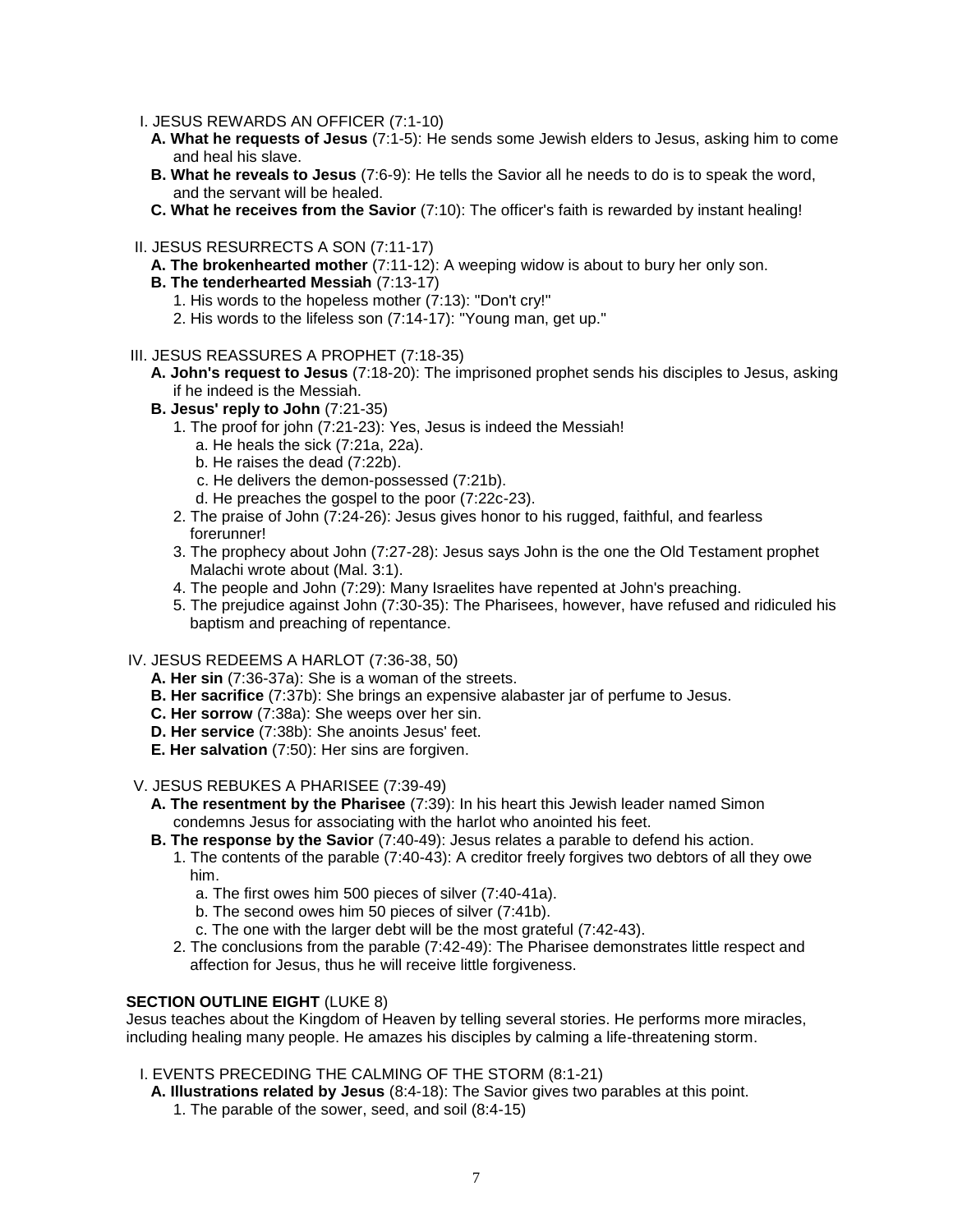- a. Information in this parable (8:4-8): A farmer sows seed on four kinds of soil, producing four different results.
	- (1) Roadside soil (8:4-5): This seed is devoured by the birds.
	- (2) Shallow, rocky soil (8:6): This seed springs up, but soon withers for lack of moisture.
	- (3) Thorn-infested soil (8:7): This seed is quickly choked by the thorns.
	- (4) Fertile soil (8:8): This seed produces one hundred times as much as had been planted.
- b. Interpretation of this parable (8:11-15)
	- (1) Roadside soil (8:11-12): This represents those who hear but do not heed, thus allowing Satan to steal it from them.
	- (2) Shallow, rocky soil (8:13): This represents those who have no depth, causing them to fall away in the hour of testing.
	- (3) Thorn-infested soil (8:14): This represents those who allow life's worries, riches, and pleasures to choke the seed.
	- (4) Fertile soil (8:15): This represents those who both hear and heed, thus producing an abundant crop.
- c. The intention behind this parable (8:9-10)
	- (1) To enlighten the hearts of the sincere (8:9-10a)
	- (2) To darken the hearts of the insincere (8:10b)
- 2. The parable of the elevated lampstand (8:16-18)
	- a. Its light reveals all things in the house (8:16).
	- b. Someday God's light will reveal all things in our heart (8:17-18).
- **B. Individuals related to Jesus** (8:1-3, 19-21)
	- 1. His physical, earthly kin (8:19-20): This is a reference to Jesus' mother and brothers.
	- 2. His spiritual, eternal kin (8:1-3, 21): This is a reference to all who hear and obey God's Word.
- II. EVENTS DURING THE CALMING OF THE STORM (8:22-25)
	- **A. The crisis** (8:22-23): A severe squall threatens to sink the disciples' boat on the Sea of Galilee.
	- **B. The cry** (8:24a): In desperation they cry out for Jesus to save them.
	- **C. The command** (8:24b-25): Jesus orders the winds and water to subside.
		- 1. His rebuke (8:24b-25a): "Where is your faith?"
		- 2. Their response (8:25b): "Who is this man?"
- Ill. EVENTS FOLLOWING THE CALMING OF THE STORM (8:26-56): This passage records three of Jesus' miracles.

#### **A. He releases a demon-possessed man** (8:26-39).

- 1. The Gadarene maniac, controlled by demons (8:26-28, 29b-33)
	- a. What they did to the maniac (8:27, 29b)
		- (1) He is living naked among the tombs (8:27).
		- (2) He is violent and cannot be chained (8:29b).
	- b. What the demons now desire from the Messiah (8:28, 30-33)
		- (1) Their perception (8:28): The demons recognize Jesus as God's Son!
		- (2) Their panic (8:30-31): They beg him not to send them into the Bottomless Pit.
		- (3) Their plea (8:32-33): The demons beg Jesus to send them into a nearby herd of pigs. Jesus does, resulting in the death of the pigs by drowning!
- 2. The Galilean Messiah, controller of demons (8:29a, 34-39)
	- a. The cleansing of the maniac (8:29a): Jesus drives the demons from the possessed man.
	- b. The clothing of the maniac (8:34-37): The restored man sits at Jesus' feet, dressed and in his right mind!
	- c. The commissioning of the maniac (8:38-39): Jesus sends him on his way to "tell ... all the wonderful things God has done for you."

#### **B. He resurrects a dead girl** (8:40-42, 49-56).

- 1. The request to Jesus (8:40-42): Jairus begs the Savior to come and heal his dying daughter.
- 2. The reassurance from Jesus (8:49-50): Jairus learns that his daughter has died, but Jesus promises that she will be all right.
- 3. The restriction of Jesus (8:51): He allows only Peter, James, and John to enter the dead girl's room.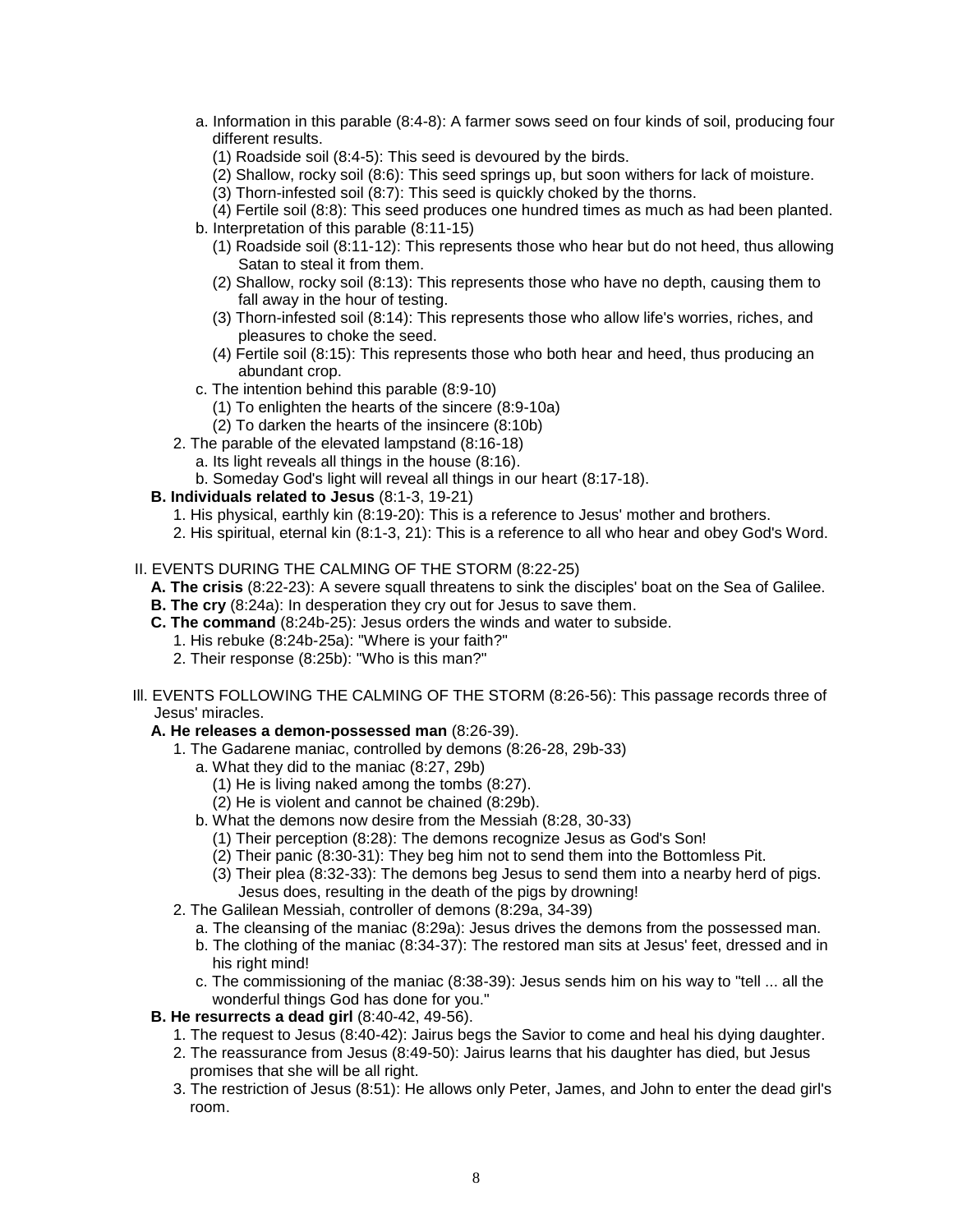- 4. The ridicule toward Jesus (8:52-53): The crowd laughs at him for saying the girl will be healed.
- 5. The resurrection by Jesus (8:54-56): He raises the girl from the dead!

# **C. He restores a sick woman** (8:43-48).

- 1. Her disease (8:43): She has been slowly bleeding for twelve years.
- 2. Her determination (8:44a): Fighting the crowd, she touches the edge of Jesus' cloak.
- 3. Her deliverance (8:44b-48): She is healed and sent on her way by the Savior.

# **SECTION OUTLINE NINE (LUKE 9)**

Jesus sends the disciples out on a mission of preaching and healing. He feeds the 5,000. Peter correctly affirms that Jesus is the Messiah, and Jesus predicts his own death. Peter, James, and John witness the transfiguration of Christ.

#### I. EVENTS PRECEDING THE TRANSFIGURATION (9:1-27)

- **A. Jesus, the source of authority** (9:1-9)
	- 1. The men he empowers (9:1-6)
		- a. The individuals (9:1a): The twelve apostles.
		- b. The instructions (9:1b-6)
			- (1) Heal all diseases, and cast out demons (9:1b).
			- (2) Preach God's Kingdom (9:2).
		- (3) Travel fast and light (9:3-6): Don't take a walking stick, a bag, food, or money.
	- 2. The misunderstanding he encounters (9:7-9): At first Herod Antipas thinks Jesus is a reincarnation of John the Baptist!
- **B. Jesus, the supplier of food** (9:10-17): He feeds 5,000.
	- 1. The scarcity of food (9:10-14): When he begins the miracle, there are only five loaves of bread and two small fish.
	- 2. The surplus of food (9:15-17): When he completes the miracle, all have been fed, and twelve basketfuls of food remain.
- **C. Jesus, the Son of God** (9:18-27)
	- 1. The request (9:18): Jesus asks the disciples who people say that he is.
	- 2. The rumors (9:19): They reply that some think he is John the Baptist, Elijah, etc.
	- 3. The recognition (9:20): Peter says, however, that the disciples know him as the Son of God!
	- 4. The restriction (9:21): He then warns them not to tell anyone of this.
	- 5. The rejection and resurrection (9:22-23): Jesus predicts Calvary and the empty tomb!
	- 6. The requirements (9:24-26): He speaks of the cost of true discipleship.
	- 7. The return (9:27): He predicts his second coming.

#### II. EVENTS DURING THE TRANSFIGURATION (9:28-36)

# **A. The disciples** (9:28): Jesus takes Peter, James, and John with him to the top of a mountain.

- **B. The details** (9:29-36)
	- 1. What they see (9:29-32)
		- a. The splendor of the Messiah (9:29): His face shines, and his clothes become dazzling white and blaze with light.
		- b. The splendor of two men (9:30-32): Moses and Elijah now appear, also in glorious splendor.
	- 2. What they say (9:33): In his ignorance, Peter the spokesman suggests they build three shelters-one for Jesus, one for Moses, and one for Elijah.
	- 3. What they hear (9:34-36): From a cloud, they hear the Father's voice, saying, "This is my Son, my Chosen One. Listen to him."

#### III. EVENTS FOLLOWING THE TRANSFIGURATION (9:37-62)

#### **A. Jesus and a desperate father** (9:37-42)

- 1. The victims (9:37-40)
	- a. The heartbroken father (9:37-38): He begs Jesus to help his son.
	- b. The helpless son (9:39): He is possessed by a vicious demon.
	- c. The hopeless disciples (9:40): They cannot drive the demon out.
- 2. The victor (9:41-42): Jesus rebukes the demon and heals the boy.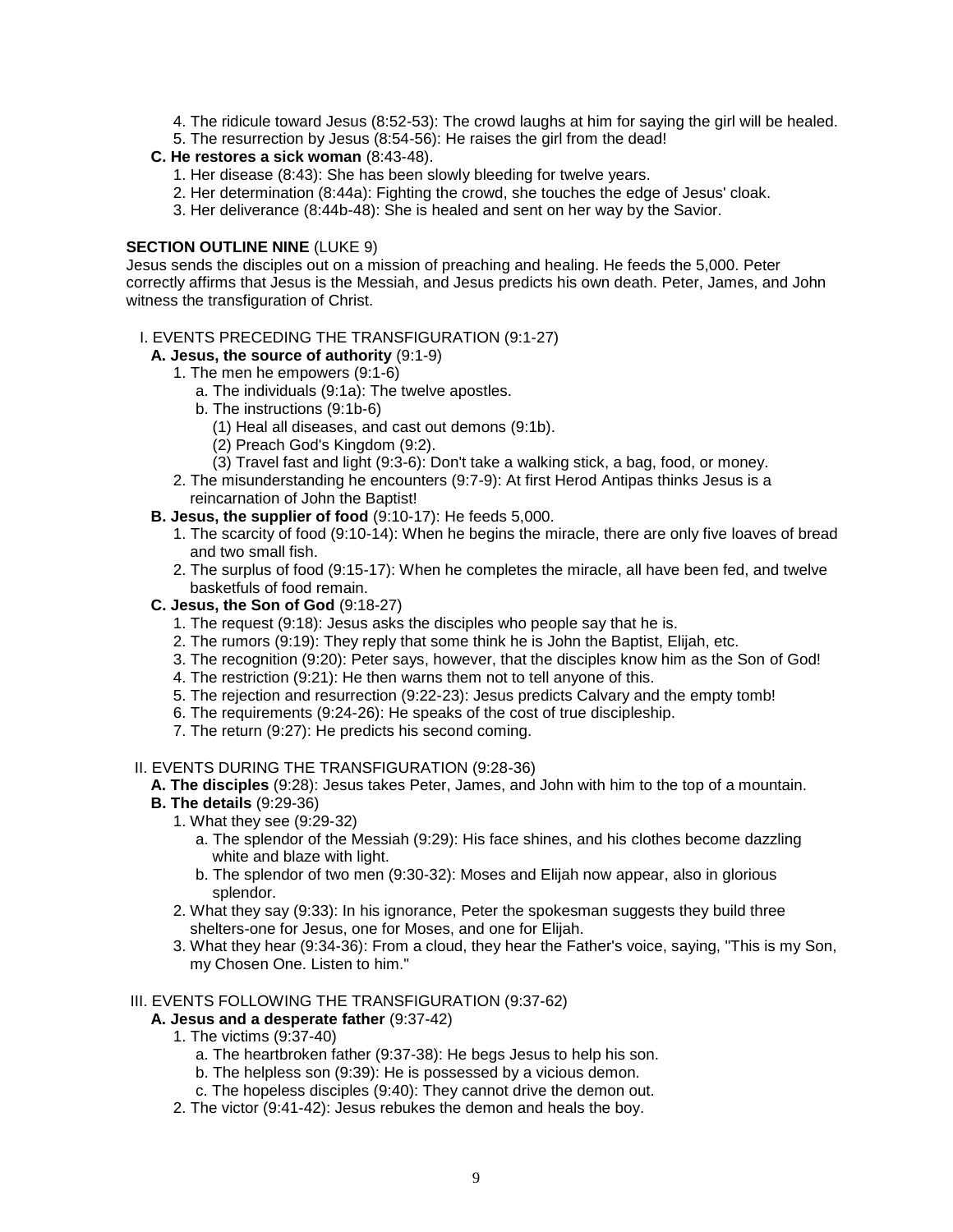#### **B. Jesus and the twelve disciples** (9:43-50)

- 1. He talks to them about suffering (9:43-45): The Savior predicts his betrayal by Judas.
- 2. He talks about spiritual greatness (9:46-48)
	- a. The illustration (9:46-47): He stands a little child before him.
	- b. The application (9:48): He says the one who welcomes a child on his behalf welcomes both the Father and Son and is therefore the greatest among men!
- 3. He talks about sectarianism (9:49-50).
	- a. John to Jesus (9:49): John says that the disciples tried to keep a man who wasn't in their group from casting out demons.
	- b. Jesus to John (9:50): "Don't stop him! Anyone who is not against you is for you."
- **C. Jesus and the Samaritans** (9:51-56)
	- 1. The rejection of Jesus (9:51-53): He is refused entrance into a Samaritan village because he is going to Jerusalem.
	- 2. The request to Jesus (9:54): James and John want to cal I down fire from heaven and destroy the city.
	- 3. The rebuke by Jesus (9:55-56): He faults them for their vindictive spirit.
- **D. Jesus and three would-be disciples** (9:57-62): All three promise to follow him but then draw back.
	- 1. Hardship keeps the first from becoming Jesus' disciple (9:57-58).
	- 2. Kinship keeps the second and third from becoming Jesus' disciples (9:59-62): One wants to bury his father; the other wants to say good-bye to his family.

#### **SECTION OUTLINE TEN (LUKE 10)**

Jesus commissions 72 disciples but tells them not to rejoice because demons obey them but to rejoice that their names are written in the Book of Life. He identifies the two most important commandments and tells the story of the Good Samaritan.

- I. SEVENTY-TWO SPOKESMEN (10:1-24): Jesus selects 72 other disciples and sends them out in pairs to canvas the entire Galilean area.
	- **A. The job given to the 72 by the Savior** (10:1-16)
		- 1. Their assignment (10:1-15)
			- a. Pray before going (10:1-2): Ask the Lord to send more workers to the fields.
			- b. Travel fast and light (10:3-7): Don't take money or even sandals.
			- c. Heal the sick, and preach the gospel (10:8-9): Do this in towns that accept you.
			- d. Reject those cities that reject me (10:10-15).
				- (1) Wipe the dust of the city from your feet as a sign of its doom (10:10-12).
			- (2) Korazin, Bethsaida, and Capernaum have all rejected Jesus (10:13-15).
		- 2. Their authority (10:16): Those who accept or reject them also accept or reject Christ!
	- **B. The joy felt by the 72 and the Savior** (10:17-24)
		- 1. The joy of the 72 (10:17-20, 23-24)
			- a. The passing joy (10:17): They are excited because even the demons submit to them in Jesus' name.
			- b. The permanent joy (10:18-20, 23-24): Jesus says there are things even more glorious to rejoice over.
				- (1) Satan's fall from heaven (10:18-19)
				- (2) Their heavenly position (10:20): Their names are written in heaven.
				- (3) Their earthly privilege (10:23-24): He says Old Testament prophets and kings wanted to see and hear what they have seen and heard.
		- 2. The joy of the Savior (10:21-22)
			- a. Because of the Father's revelation to the elect (10:21)
			- b. Because of the Father's revelation through the Son (10:22): The Father gives the Son authority over everything.
- II. ONE SAMARITAN (10:25-37): Jesus relates the parable of the Good Samaritan.
	- **A. The occasion for the parable** (10:25-29): Jesus is challenged by a Jewish lawyer.
		- 1. Question (10:25-26): "What must I do to receive eternal life?"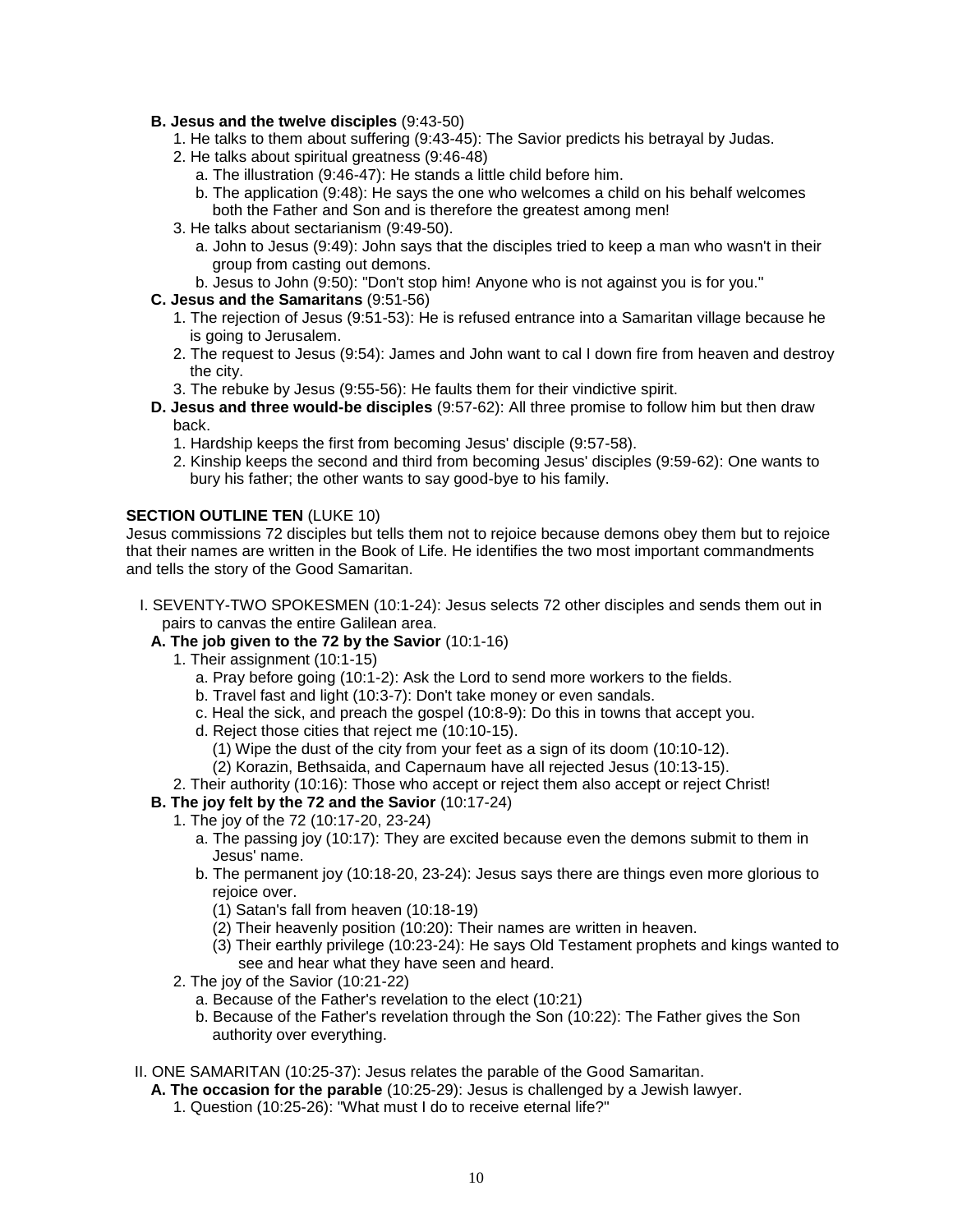- 2. Answer (10:27-28): "'Love the Lord your God with all your heart, all your soul, all your strength, and all your mind.' And, 'Love your neighbor as yourself.'" 3. Question (10:29): "Who is my neighbor?"
- **B. The overview of the parable** (10:30-35)
	- 1. The trip (10:30a): A man is going from Jerusalem to Jericho.
	- 2. The trouble (10:30b): He is attacked by some robbers who take his money, beat him, and leave him for dead.
	- 3. The test (10:31-35): God permits three men to pass his way, testing their compassion in helping one in need.
		- a. The two who fail the test (10:31-32): Both the priest and Levite walk on, not wanting to get involved.
		- b. The one who passes the test (10:33-35): The Samaritan stops, binds the wounds of the victim, carries him to an inn, and pays his room and board while he recovers.
- **C. The observance from the parable** (10:36-37): Who is my neighbor? Anyone I can help!
- III. TWO SISTERS (10:38-42): Jesus visits the home of Mary and Martha.
	- **A. The complaint by Martha** (10:38-40)
		- 1. The diligent student (10:38-39): Mary sits at Jesus' feet, listening to everything he says.
		- 2. The dutiful servant (10:40): Martha, busy in the kitchen, requests that Jesus instruct her sister to come and help her!
	- **B. The counsel by Jesus** (10:41-42): He tells Martha she must first be ministered to by the Savior before she can effectively minister for the Savior!

# **SECTION OUTLINE ELEVEN (LUKE 11)**

Jesus teaches his disciples how to pray and explains why his power can't possibly come from Satan. He condemns those who ask him to perform a miraculous sign as proof of his divine identity.

- I. JESUS INSTRUCTS HIS FRIENDS (11:1-13, 27-28)
	- **A. The disciples, on the subject of prayer** (11:1-13)
		- 1. The language of prayer (11:1-4): In Luke's account, Jesus lists four elements in prayer. a. Worship (11:1-2): "May your name be honored."
			- b. Petition (11:3): "Give us our food day by day."
			- c. Confession (11:4a): "Forgive us our sins."
			- d. Dependence (11:4b): "Don't let us yield to temptation."
		- 2. The lessons from prayer (11:5-13)
			- a. Requirements (11:5-10): Successful prayer demands persistence. We need to ask, seek, and knock in prayer.
			- b. Results (11:11-13): Successful prayer assures rewards!
				- (1) Even sinful earthly fathers give good gifts to their children when they ask (11:11-12). (2) How much more will the heavenly Father give to his children when they ask (11:13)!

# **B. A woman, on the subject of blessedness** (11:27-28)

- 1. The woman to Jesus (11:27): "God bless your mother-the womb from which you came, and the breasts that nursed you!"
- 2. Jesus to the woman (11:28): "More blessed are all who hear the word of God and put it into practice."
- II. JESUS INDICTS HIS FOES (11:14-26, 29-54) This indictment is leveled against both Jewish laypeople and leaders alike.

# **A. Because of their accusations against God** (11:14-26)

- 1. The slander (11:14-16): They say he is casting out demons by the power of Satan!
- 2. The stupidity (11:17-23): Jesus replies that if Satan is divided against himself, how can his kingdom stand?
- 3. The sevenfold (11:24-26): Jesus warns those who slander him that they are in danger of suffering a sevenfold demonic attack and possession!
- **B. Because of their actions against God** (11:29-54)
	- 1. By the people in general (11:29-36)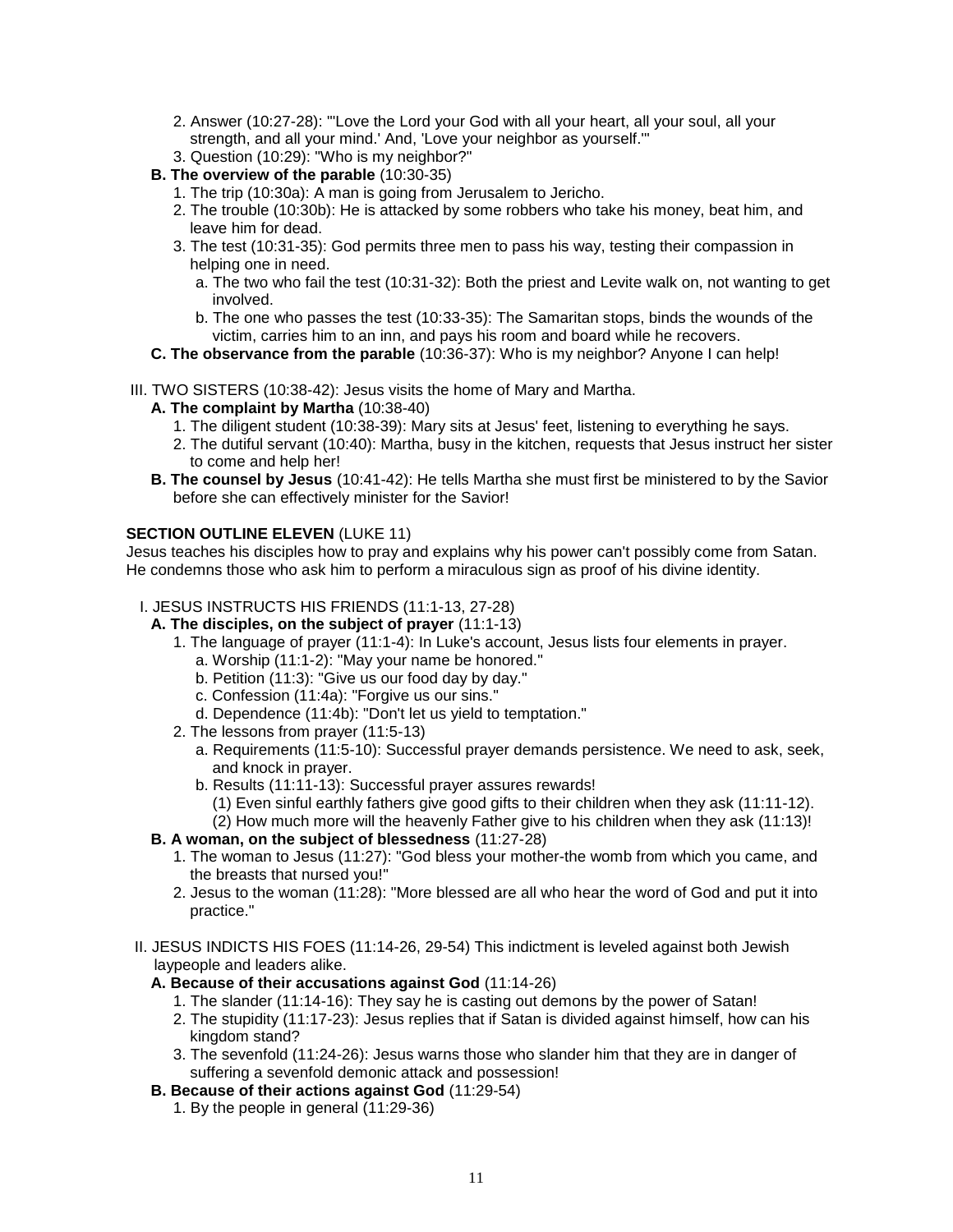- a. What they have not done (11:29-32): They have refused to accept the ministry of Christ, while Old Testament Gentiles received the ministries of Solomon and Jonah!
- b. What they have done (11:33-36): They have substituted divine light for demonic darkness!
- 2. By the Pharisees in particular (11:37-54): Jesus pronounces six woes upon them. a. Because of their greed and wickedness (11:37-41): They make themselves clean on the outside but are filthy on the inside.
	- b. Because they totally ignore love and justice (44:42)
	- c. Because of their pride and self-promoting (11:43-44): They love the seats of honor and respectful greetings.
	- d. Because they crush men with their heavy and godless traditions (11:45-46): They don't lift a finger to help them.
	- e. Because of their history of bloodshed (11:47-51): They are murderers.
	- f. Because they hide the truth from men (11:52-54): They keep men from entering the Kingdom and therefore won't enter themselves.

#### **SECTION OUTLINE TWELVE** (LUKE 12)

Jesus teaches on the ten topics of hypocrisy, fear, God's care for his children, acknowledging Christ, riches, worry, watchfulness, his own mission, perception, and reconciliation.

- I. HYPOCRISY (12:1-3)
	- **A. The example of hypocrisy** (12:1): Jesus uses the wicked Pharisees to illustrate this topic.
	- **B. The exposure of hypocrisy** (12:2-3): At the judgment all hypocrites will be revealed!
- II. TRUE FEAR (12:4-5)

**A. Don't fear people** (12:4): They can only kill the body.

- **B. Do fear God** (12:5): He can destroy both body and soul!
- III. GOD'S CARE (12:6-7)
	- **A. God provides for the sparrows, which are the least of his creatures** (12:6).
	- **B. How much more will he provide for the saints, who are the greatest of his creatures** (12:7)!
- IV. ACKNOWLEDGING CHRIST (12:8-12)
	- **A. The believer and the Son** (12:8-9): Acknowledge him, and be acknowledged by him before God.
	- **B. The believer and the Spirit** (12:10-12): Depend on him, and be defended by him before people.
- V. THE POVERTY OF RICHES (12:13-21): Jesus relates the parable of the rich fool.
	- **A. The dilemma** (12:13-17): The harvest of a rich man is so great that he has no place to store his crops.
	- **B. The decision** (12:18): He will solve his problem by building new and bigger barns.
	- **C. The delusion** (12:19): The farmer now makes two fatal errors.
		- 1. He assumes he has many years to live (12:19a).
		- 2. He assumes material goods can satisfy the soul (12:19b).
	- **D. The destruction** (12:20): God takes his life that very night.
	- **E. The definition** (12:21): Don't store up earthly riches and ignore a relationship with God.
- VI. WORRY (12:22-34)
	- **A. The two prohibitions** (12:22-23)
		- 1. Don't worry about the food you need to eat (12:22a, 23a).
		- 2. Don't worry about the clothes you need to wear (12:22b, 23b).
	- **B. The two principles** (12:24-31): Jesus gives two examples concerning why we should not worry about food or clothes.
		- 1. The birds of the air (12:24-26, 29-31)
			- a. They neither sow nor reap, yet God feeds them (12:24).
			- b. God views believers as more important than birds (12:25-26, 29-31).
		- 2. The lilies of the field (12:27-28)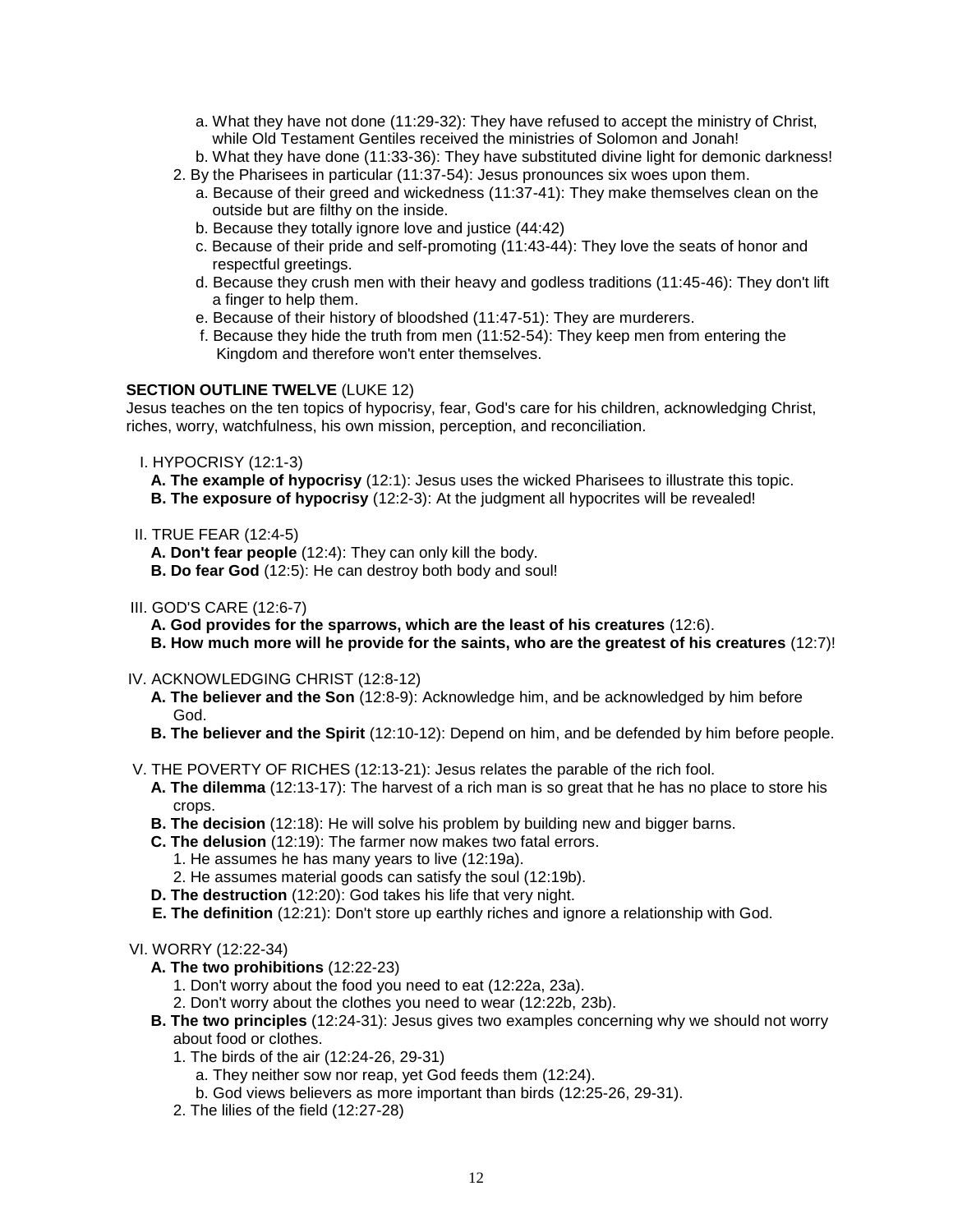- a. They are robed greater than was Solomon in all his glory (12:27).
- b. God views his friends as more important than flowers (12:28).
- **C. The two promises** (12:32-34)
	- 1. Down here (12:32): The Kingdom!
	- 2. Up there (12:33-34): Treasures!
- VII. WATCHFULNESS (12:35-48): Jesus emphasizes the importance of this virtue by relating a parable. **A. The information in the parable** (12:35-40)
	- 1. The command (12:35-36): Jesus instructs his people to be ready for his coming!
	- 2. The celebration (12:37-38): Those prepared ones will experience great joy when he returns.
	- 3. The caution (12:39-40): Constant watchfulness must be maintained, for he may return at any time!
	- **B. The application from the parable** (12:41-48)
		- 1. Faithfulness during his absence will result in rewards at his appearance (12:41-44).
		- 2. Faithlessness during his absence will result in severe rebuke at his appearance (12:45-48).

#### VIII. JESUS' MISSION (12:49-53)

- **A. The suffering** (12:49-50): He will literally be baptized on the cross with God's wrath as he bears the world's sins.
- **B. The separation** (12:51-53): The gospel message will divide entire families, setting unbelieving members against believing members.

#### IX. PERCEPTION (12:54-56)

- **A. What sinful Israel can do** (12:54-55): They can discern the coming weather by examining the sky.
- **B. What sinful Israel cannot do** (12:56): They cannot discern the spiritual crisis all around them.

#### X. RECONCILIATION (12:57-59)

- **A. The priority of attempting to settle with your adversary out of court** (1 2:57-58a): Try to settle the matter before seeing the judge.
- **B. The penalty for refusing to settle with your adversary out of court** (12:58b-59): It may result in imprisonment.

#### **SECTION OUTLINE THIRTEEN (LUKE 13)**

Jesus teaches using several illustrations, shames his enemies when they question his healing on the Sabbath, and grieves over Jerusalem.

- I. THE ILLUSTRATIONS (13:1-9, 18-30): Jesus offers various illustrations to emphasize certain topics.
- **A. First two illustrations** (13:1-5)
	- 1. First illustration (13:1-3): Jesus refers to some Jews who were murdered in the Jerusalem Temple.
	- 2. Second illustration (13:4-5): Jesus refers to some Jews who were crushed by the Tower of Siloam.
- **B. Third illustration** (13:6-9)
	- 1. A man plans to cut down a fig tree that has no fruit during the three years after its planting (13:6-7).
	- 2. The gardener suggests he wait one more year (13:8-9).
- **C. Fourth and fifth illustrations** (13:18-21)
	- 1. Illustration of the mustard seed (13:18-19): A tiny mustard seed grows, becomes a tree, and birds rest in its branches.
	- 2. Illustration of the yeast (13:20-21): A small amount of yeast permeates a large amount of dough.
- **D. Sixth illustration** (13:22-30)
	- 1. Jews who depend on their physical births will not be allowed into heaven (13:22-28).
	- 2. Gentiles who depend on their spiritual births will be allowed into heaven (13:29-30).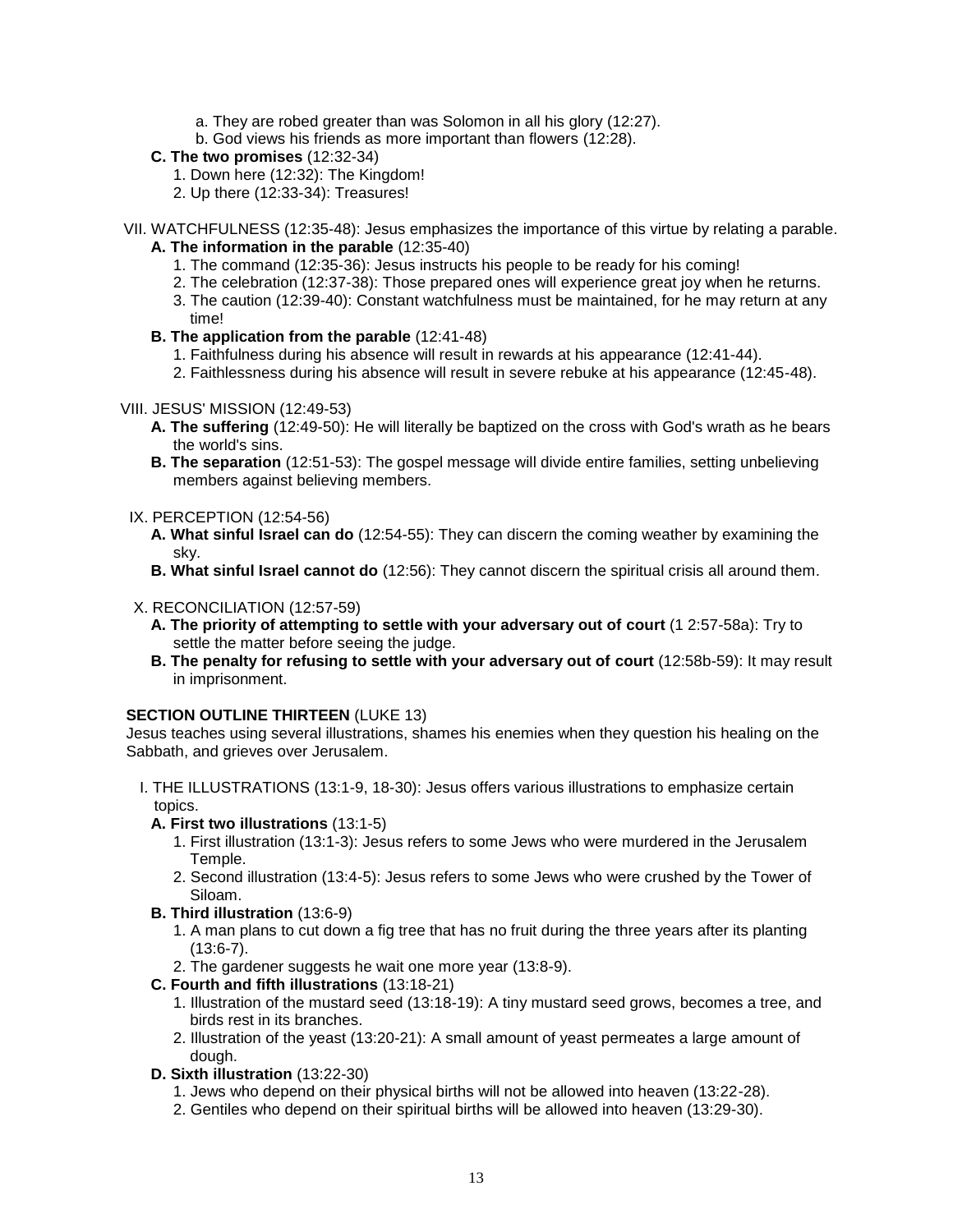#### II. THE CONFRONTATION (13:10-17)

- **A. The reason for this confrontation** (13:10-13): Jesus heals a crippled woman in a synagogue on the Sabbath.
- **B. The responses during this confrontation** (13:14-16)
	- 1. The criticism of Jesus (13:14): The synagogue ruler rebukes Jesus for healing on the Sabbath.
	- 2. The condemnation by Jesus (13:15-16): The Savior points out the sheer hypocrisy of the ruler and his friends.
		- a. They would no doubt care for a needy animal on the Sabbath (13:15).
		- b. How much more important to care for a needy person (13:16)!
- **C. The results of this confrontation** (13:17): Jesus' foes are shamed, and his followers are joyful because of his wonderful works.
- III. THE DETERMINATION (13:31-33): In spite of Herod Antipas's threats against him, Jesus sets his face toward Jerusalem, that he might die there!
- IV. THE LAMENTATION (13:34-35): The Savior weeps over Jerusalem.
	- **A. The pain he feels** (13:34): He desires to gather Israel under his wings of protection, but they will not allow this.
	- **B. The prophecy he gives** (13:35)
		- 1. Israel's Temple will soon be destroyed (13:35a).
		- 2. Israel's people will remain in unbelief until the Millennium (13:35b).

#### **SECTION OUTLINE FOURTEEN** (LUKE 14)

Dining rooms and discipleship: Jesus heals on the Sabbath, teaches about humility, and talks about the Kingdom of God; these involve dining rooms. He also teaches about the cost of being his disciple; this involves discipleship.

#### I. DINING ROOMS (14:1-24)

- **A. Scene 1---the power of Jesus is seen** (14:1-6).
	- 1. The legalist and the Sabbath (14:1-2): While attending a dinner on the Sabbath, Jesus is being carefully watched by some Pharisees to see if he will heal a man suffering with dropsy who is also present.
	- 2. The Lord of the Sabbath (14:3-6)
		- a. What Jesus does (14:4): He heals the man.
		- b. Why Jesus does it (14:5-6): He helps a human as the Pharisees would help an animal in need on the Sabbath!
- **B. Scene 2---the parables of Jesus are heard** (14:7-24): Jesus relates two parables set at banquets.
	- 1. Parable of the ambitious guests (14:7-14)
		- a. How to be honored as a guest (14:7-11)
			- (1) Negative (14:7-8): Don't sit at the head of the table, lest you be removed upon the arrival of someone more important!
			- (2) Positive (14:9-11 ): Do sit at the lowest seat, where your host will no doubt invite you to move up!
		- b. How to be honored as a host (14:12-14)
			- (1) The rules (14:12-13): Don't invite friends, family, and rich neighbors! Do invite the poor, crippled, the lame and blind!
			- (2) The reward (14:14): God himself will reward you!
	- 2. Parable of the great banquet (14:15-24)
		- a. The invitation-first guest list (14:15-17): A man prepares a great feast and sends out many invitations.
		- b. The invited (14:18-20): All the guests, however, make excuses why they cannot come.
			- (1) First excuse (14:18): One person has just bought a field and must inspect it.
			- (2) Second excuse (14:19): One person has just bought some oxen and must try them out.
			- (3) Third excuse (14:20): One person has just been married.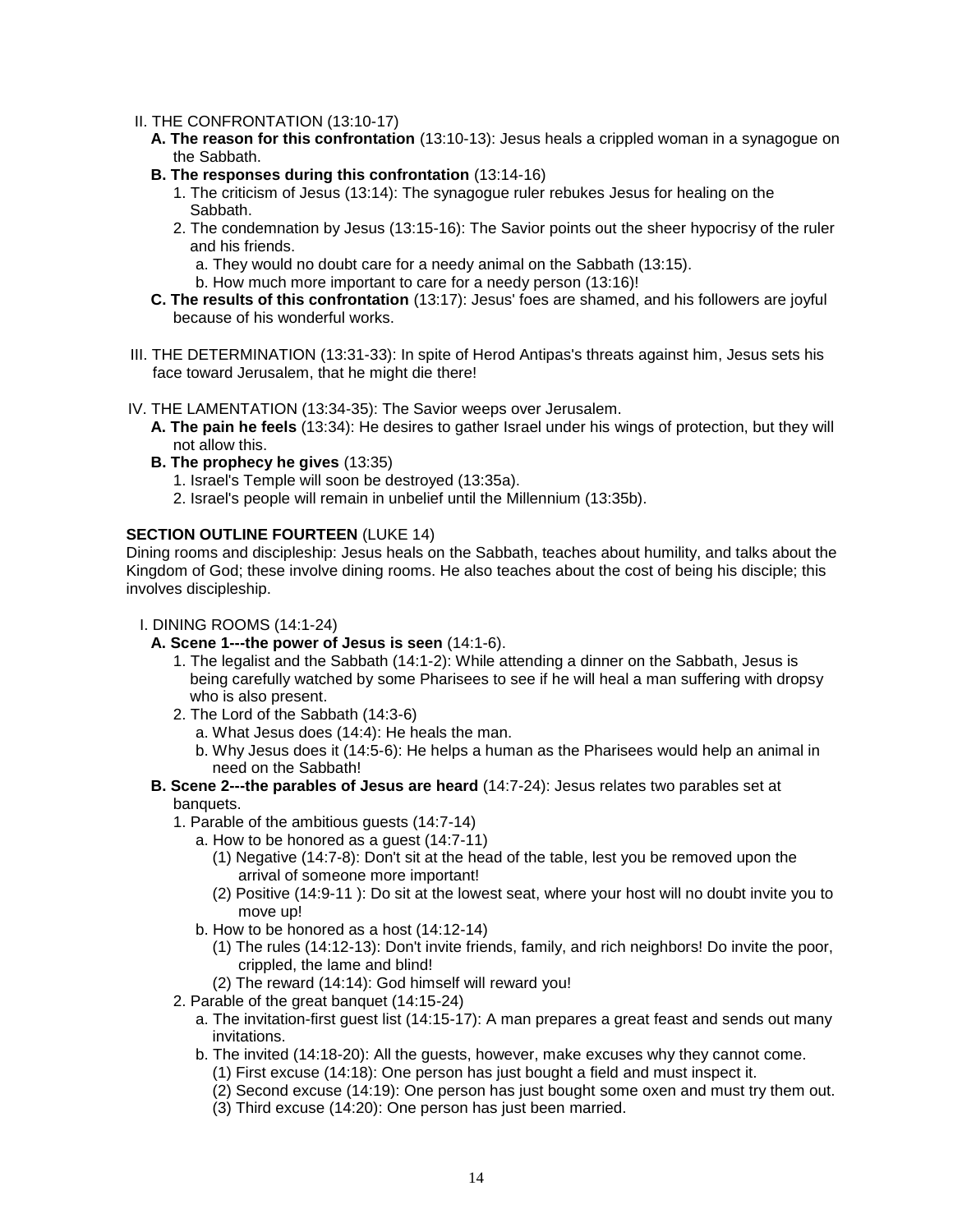- c. The invitation-second guest list (14:21-24)
	- (1) The new guests (14:21-23): They consist of suffering and poor people everywhere, who gladly come.
	- (2) The old guests (14:24): They don't even receive the smallest taste of what had been prepared for them!
- II. DISCIPLESHIP (14:25-35)
	- **A. Jesus instructs concerning discipleship** (14:25-27).
		- 1. In regard to the candidate's family (14:25-26): He or she must place Jesus above them.
		- 2. In regard to the candidate (14:27): He or she must carry his or her cross and follow Jesus.
	- **B. Jesus illustrates concerning discipleship** (14:28-35).
		- 1. Example of the unfinished building (14:28-30): Make sure to count the cost, and make sure to have enough money before starting.
		- 2. Example of the unsuccessful war (14:31-33): Make sure your army is strong enough to defeat the enemy.
		- 3. Example of the flavorless salt (14:34-35): It is useless and will be thrown away.

#### **SECTION OUTLINE FIFTEEN (LUKE 15)**

Jesus offers three parables to illustrate the tragedy of lostness.

- I. PARABLE OF THE LOST SHEEP (15:1-7)
	- **A. The reason for this parable** (15:1-3): The Pharisees are faulting Jesus for associating with people they feel are notorious sinners.
	- **B. The relating of this parable** (15:4-7)
		- 1. The search (15:4): A man who has a hundred sheep sets out to find one of them who has strayed away.
		- 2. The sighting (15:5): Having found it, he puts the sheep on his shoulders and returns home.
		- 3. The singing (15:6-7)
			- a. On earth, because of a recovered sheep (15:6)
			- b. In heaven, because of a repenting sinner (15:7)
- II. PARABLE OF THE LOST COIN (15:8-10)
	- **A. The search** (15:8): A woman who misplaces one of her ten valuable silver coins searches her house carefully for it.
	- **B. The sighting** (1 5:9a): She finds it and calls in her friends.
	- **C. The singing** (15:9b-10)
		- 1. On earth, because of a recovered coin (15:9b)
		- 2. In heaven, because of a repenting sinner (15:10)
- Ill. PARABLE OF THE LOST SON (15:11-32): A father has two sons.

# **A. The rebellion of the younger son** (15:11-16)

- 1. The foolishness he exhibits (15:11-13)
	- a. In seeking his inheritance (15:11-12): The son demands his share of his father's estate.
	- b. In squandering his inheritance (15:13): Soon he has wasted all his money in wild living and finds himself penniless in a foreign country.
- 2. The famine he endures (15:14-16): Eventually he is forced to eat the food of the pigs he feeds.

# **B. The return of the younger son** (15:17-32)

- 1. The realization (15:17): He finally comes to his senses in regard to his terrible circumstances.
- 2. The resolve (15:18-19)
	- a. To return (15:18a)
	- b. To repent (15:18b-19)
- 3. The reunion (15:20-21): The father greets his son with open arms.
- 4. The rejoicing (15:22-24): The father plans a big celebration for the occasion.
- 5. The resentment (15:25-30): The older son is furious at the way his father has received the younger son.
- 6. The reminder (15:31-32): The father explains his actions to his older son.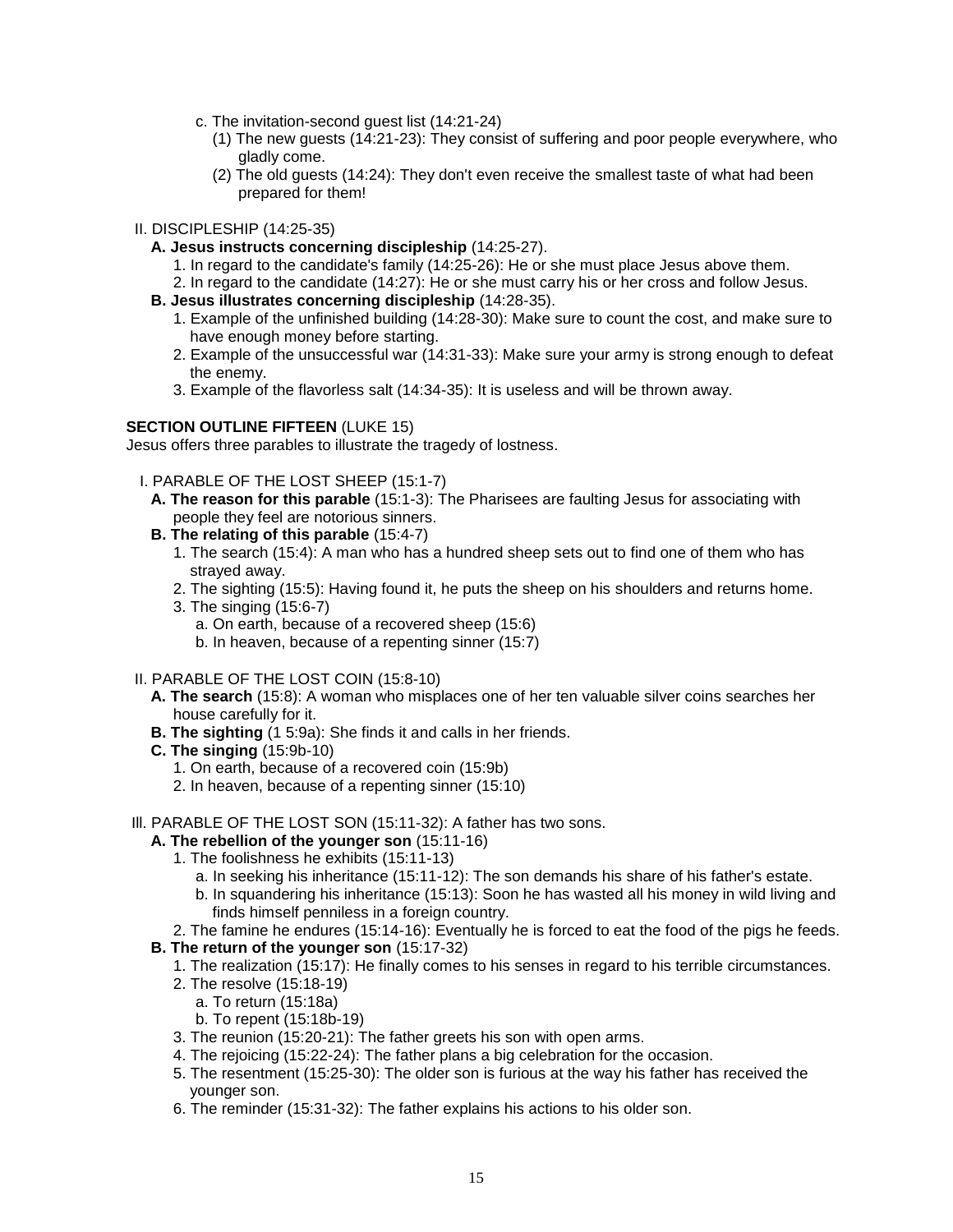#### **SECTION OUTLINE SIXTEEN (LUKE 16)**

Jesus tells the parables of the shrewd manager and of the rich man and Lazarus.

- I. PARABLE OF THE SHREWD MANAGER (16:1-18)
	- **A. The crisis** (16:1-2)
		- 1. The dishonesty of a manager (16:1): He is accused of wasting his master's possessions.
		- 2. The dismissal of the manager (16:2): He is fired.
	- **B. The concern** (16:3): The dishonest manager is worried about the future.
	- **C. The craftiness** (16:4-7)
		- 1. The resolve of the manager (16:4): He devises a plan to secure his future with some of his master's debtors.
		- 2. The reductions by the manager (16:5-7): He reduces their debts by as much as 50 percent.
	- **D. The commendation** (16:8): His master grudgingly admits the shrewdness of the dishonest manager.
	- **E. The caution** (16:9-12): Jesus warns believers to be faithful even in little matters so that they can be trusted in larger matters.
	- **F. The choice** (16:13): One must choose between God and money!
	- **G. The condemnation** (16:14-18): Jesus condemns the Pharisees of being greedy, lawbreaking hypocrites!

#### II. PARABLE OF THE RICH MAN AND LAZARUS (16:19-31)

- **A. The two persons** (16:19-21)
	- 1. The rich man (16:19): He wears the best of clothes and lives in total luxury.
	- 2. The beggar (16:20-21)
		- a. His pain (16:20): He is covered with sores.
		- b. His poverty (16:21): He longs to eat what falls from the rich man's table.
- **B. The two places** (16:22-23)
	- 1. Paradise (16:22a): The beggar dies and is carried by angels to be with Abraham.
	- 2. Perdition (16:22b-23): The rich man dies, and his soul goes to hell.
- **C. The two prayers** (16:24-31)
	- 1. The rich man's prayer concerning relief for his body (16:24-26)
		- a. The request (16:24): He asks Abraham if Lazarus can come over and help ease his agony in the fires of hell.
		- b. The refusal (16:25): This request is denied.
		- c. The reason (16:26): A great chasm separates them.
	- 2. The rich man's prayer concerning redemption for his brothers (16:27-31)
		- a. The request (16:27-28): He begs Abraham to send Lazarus back to warn his five evil brothers about this terrible place.
		- b. The reasons for the refusal (16:29-31)
			- (1) "Moses and the prophets have warned them" (16:29-30).
			- (2) "If they won't listen to Moses and the prophets, they won't listen even if someone rises from the dead" (16:31).

#### **SECTION OUTLINE SEVENTEEN (LUKE 17)**

Jesus talks about temptation, forgiveness, faith, duty, the Kingdom, and his second coming. He heals ten lepers, but only one of them, a Samaritan, thanks him.

#### I. THE MIRACLE (17:11-19)

# **A. The request of the ten** (17:11-14)

- 1. The circumstances (17:11-12): Jesus is met by ten lepers.
- 2. The cry (17:13): They call out to him for help.
- 3. The command (17:14a): He tells them to present themselves to the Temple priests.
- 4. The cleansing (17:14b): Their leprosy disappears en route!

# **B. The return of the one** (17:15-19)

- 1. Who he is (17:16b): He is a Samaritan.
- 2. Why he comes (17:15-16a)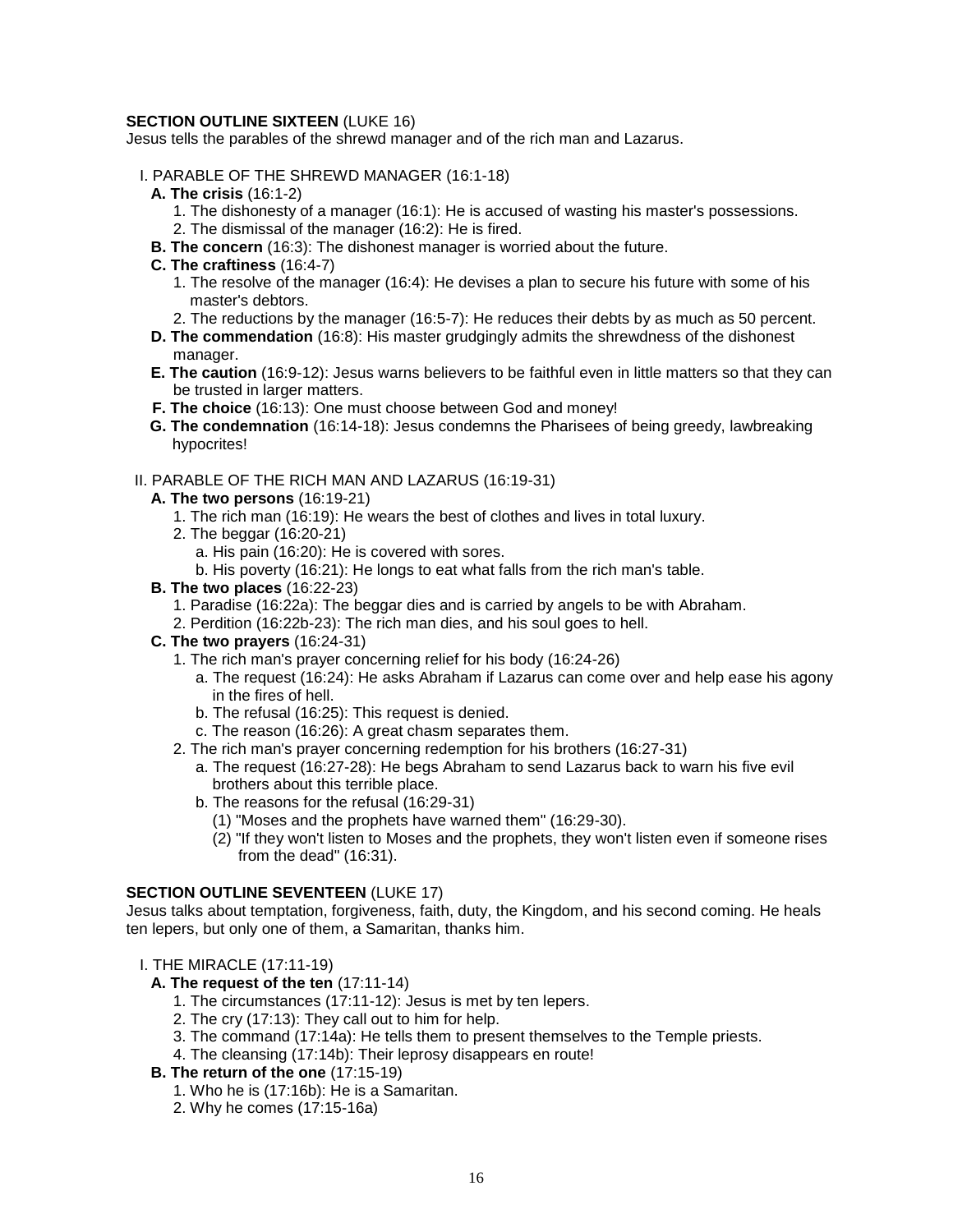- a. That he might give testimony to God the Father (17:15)
- b. That he might give thanks to God the Son (17:16a)
- 3. What he finds (17:17-19)
	- a. The sadness of Jesus (17:17-18): The Savior expresses regret over the nine who do not return.
	- b. The salvation from Jesus (17:19): Jesus tells the Samaritan that his faith has resulted in healing of both body and soul!
- II. THE MESSAGES (17:1-10, 20-37): Jesus gives five "mini messages" and one major message. **A. The five mini messages** (17:1-10, 20-21)
	- 1. On the penalty for tempting others (17:1-2): Severe punishment awaits anyone who tempts a young child to sin!
	- 2. On forgiveness (17:3-4)
		- a. Rebuke a sinning brother (17:3a).
		- b. Forgive a repentant brother as often as needed (17:3b-4): Even if he does wrong seven times a day and repents, forgive him.
	- 3. On faith (17:5-6)
		- a. The request by the disciples (17:5): "We need more faith; tell us how to get it."
		- b. The reply by the Savior (17:6): Even a little faith can do great things!
	- 4. On the duty of servants (17:7-10)
		- a. The required action (17:7-9): To serve their masters day and night.
		- b. The required attitude (17:10): To realize that by serving Christ, we are merely doing our duty!
	- 5. On the Kingdom of God (17:20-21)
		- a. Questions by the Pharisees (17:20): "When will the Kingdom of God come?"
		- b. Answer by the Savior (17:21): "The Kingdom of God is among (or within) you."
	- **B. The major message** (17:22-37): Here Jesus discusses his second coming.
		- 1. The rumors about the Second Coming (17:22-24)
			- a. The fiction (17:22-23): False reports will say he had returned to this place or another place.
			- b. The facts (17:24): His return will be as evident as flashing lightning across the skies!
			- 2. The prerequisite before the Second Coming (17:25): He will first be rejected and crucified.
			- 3. The conditions prevailing at the Second Coming (17:26-30)
				- a. Similar to conditions in the days of Noah (17:26-27): People will ignore the warnings and will party up to the time of destruction.
				- b. Similar to conditions in the days of Lot (17:28-30): People will go about their daily business.
		- 4. The warning concerning the Second Coming (17:31-33): Run for your life.
		- 5. The judgment following the Second Coming (17:34-37)
			- a. The separation (17:34-36)
				- (1) Two men in a bed-one will be taken; the other, left (17:34).
				- (2) Two women grinding grain-one will be taken; the other, left (17:35).
				- (3) Two men working in the field-one will be taken; the other, left (17:36).
			- b. The slaughter (17:37): People may know by these signs that the end is near.

#### **SECTION OUTLINE EIGHTEEN (LUKE 18)**

Jesus teaches using parables and blesses some children. He has a conversation with a rich man and describes the difficulty of a wealthy person entering the Kingdom. He again predicts his death and heals a blind beggar.

- I. EVENTS BEFORE THE RICH-MAN EPISODE (18:1-17): Jesus gives two illustrations and one invitation.
	- **A. The illustrations** (18:1-14): Jesus relates two parables, illustrating the subjects of persistency and humility.
		- 1. Parable of the widow and the judge (18:1-8)
			- a. How persistence is rewarded by a sinful judge (18:1-5)
				- (1) The reason for her persistence (18:1-3): A widow continually appeals to this godless judge for justice against a man who harmed her.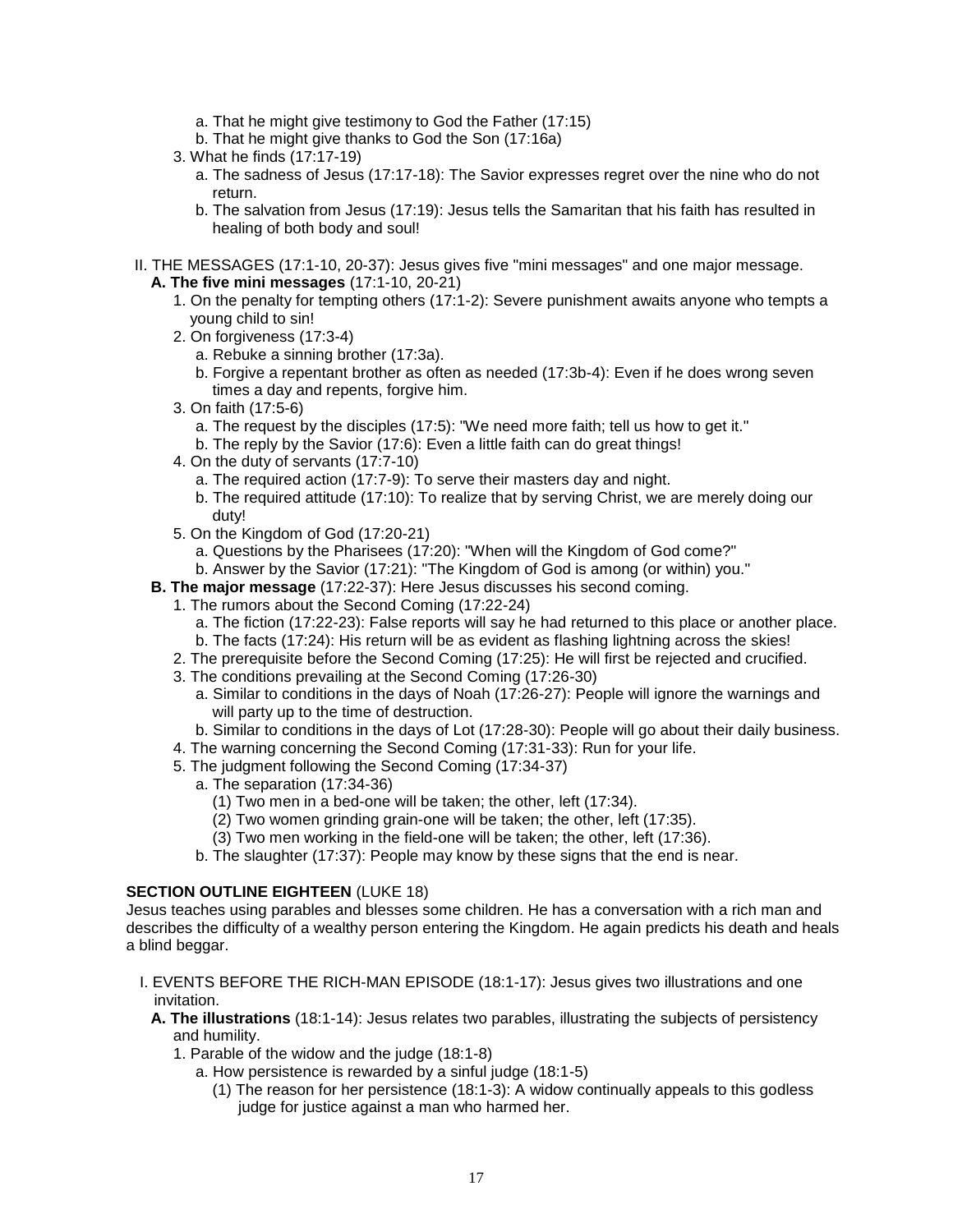- (2) The rewards for her persistence (18:4-5): The uncaring judge finally grants her justice, though only to rid himself of her constant appeals!
- b. How persistence will be rewarded by the Sovereign Judge (18:6-8): God also rewards persistency by his children, not because of weariness but rather due to his faithfulness!
- 2. Parable of the Pharisee and publican (18:9-14)
	- a. Two men enter the Temple (18:9-13): Both come to pray. One is a Pharisee; the other, a tax collector.
		- (1) The Pharisee's prayer (18:11-12): His prayer is arrogant and self-centered.
		- (2) The publican's prayer (18:13): His prayer is humble and sorrowful, crying out to God for mercy.
	- b. Two men exit the Temple (18:14).
		- (1) The Publican is received and exalted by God (18:14a).
		- (2) The Pharisee is rejected and excluded by God (18:14b).
- **B. The invitation** (18:15-17): Some parents approach Jesus to have him bless their children.
	- 1. They are rebuked by the disciples (18:15): They chide the parents for "bothering" Jesus.
	- 2. They are received by the Savior (18:16-17): He invites the children into his presence.

#### II. EVENTS DURING THE RICH-MAN EPISODE (18:18-30)

# **A. Jesus speaks concerning riches** (18:18-27).

- 1. The Savior and the man (18:18-23)
	- a. The seeking (18:18-22)
		- (1) The confusion (18:18): The ruler desires to know how he can inherit eternal life.
		- (2) The clarification (18:19-20): Jesus says to keep the commandments.
		- (3) The confirmation (18:21): The man says he has done this since boyhood.
		- (4) The conclusion (18:22): Jesus tells the man to sell everything he has, give the money to the poor, and follow him!
		- b. The sorrow (18:23): The man turns away with sadness, not willing to give up his wealth.
- 2. The Savior and the disciples (18:24-27)
	- a. The allegory (18:24-25): Jesus says that it is easier for a camel to go through the eye of a needle than for a rich man to enter heaven.
	- b. The amazement (18:26): The disciples ask who can possibly be saved.
	- c. The assurance (18:27): Jesus says that with God all things are possible!

#### **B. Jesus speaks concerning rewards** (18:28-30).

- 1. What the disciples have renounced for Jesus (18:28): They have left their homes to follow him.
- 2. What the disciples will receive from Jesus (18:29-30): They will be repaid many times over in this life and will receive eternal life in heaven.

#### III. EVENTS AFTER THE RICH-MAN EPISODE (18:31-43)

#### **A. The hostility against Jesus** (18:31-34)

- 1. The Savior's prophecy (18:31-33): Jesus predicts his future rejection, trials, scourging, crucifixion, and resurrection.
- 2. The disciples' perplexity (18:34): They cannot understand what he is saying!
- **B. The healing by Jesus** (18:35-43)
	- 1. The sightless one (18:35-39)
		- a. The cry (18:35-38): A blind beggar near Jericho begs Jesus to heal him.
		- b. The criticism (18:39): The crowd attempts to silence him, but he only shouts louder.
	- 2. The Sovereign One (18:40-43)
		- a. The conversation (18:40-41)
			- (1) Jesus (18:40): "What do you want me to do for you?"
			- (2) The beggar (18:41): "Lord, I want to see!"
		- b. The restoration (18:42): The beggar receives his sight.
		- c. The celebration (18:43): Both beggar and crowd now praise and worship God!

#### **SECTION OUTLINE NINETEEN (LUKE 19)**

Jesus meets Zacchaeus and tells the story of ten servants. He rides triumphantly into Jerusalem and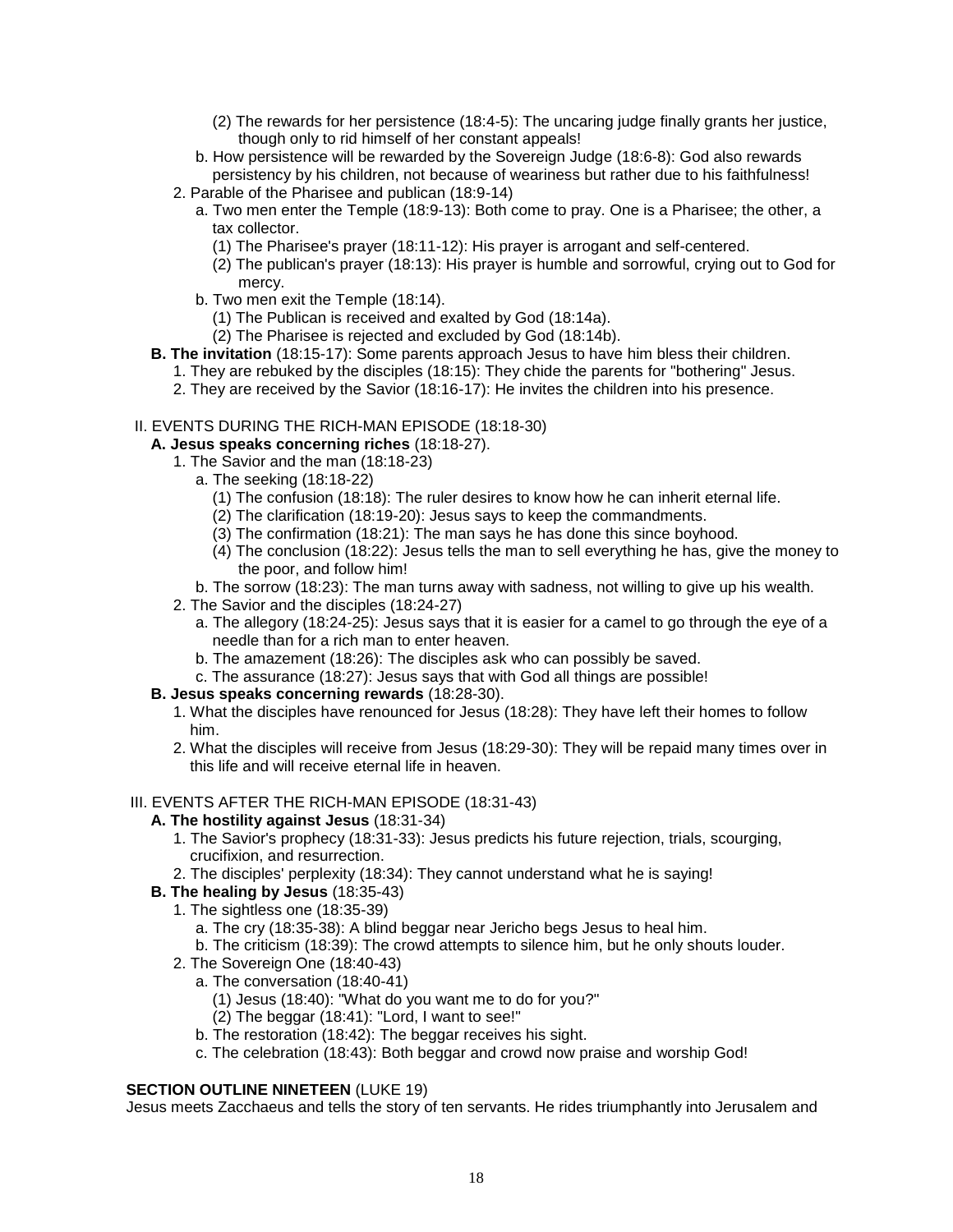tells the Pharisees that even if the people were to cease singing his praises, the very stones would cry out. He drives the merchants out of the Temple.

- I. THE PARDON BY JESUS (19:1-10): Jesus meets Zacchaeus.
	- **A. Zacchaeus the sinner** (19:1-2): He is a wealthy tax collector.
	- **B. Zacchaeus the seeker** (19:3-4): He desires to meet Jesus, but he has a problem!
		- 1. The source of his problem (19:3): He is too short to see Jesus over the crowds!
		- 2. The solution to his problem (19:4): He climbs up into a sycamore tree.
	- **C. Zacchaeus the sought** (19:5-7): The seeker now becomes the sought.
		- 1. The Savior's request (19:5): Jesus sees him and says: "Quick, come down! For I must be a guest in your home today."
		- 2. The tax collector's response (19:6): He comes down and welcomes Jesus gladly!
		- 3. The crowd's reaction (19:7): They complain that Jesus is associating with this notorious sinner.
	- **D. Zacchaeus the saved** (19:8-10)
		- 1. As witnessed by his testimony (19:8)
			- a. He will give half of his wealth to the poor (19:8a).
			- b. He will restore fourfold any money to any person he has cheated (19:8b).
		- 2. As witnessed by Jesus' testimony (19:9-10): He says that Zacchaeus is indeed a saved man!
- II. THE PARABLE OF JESUS (19:11-27): In explaining the nature of God's Kingdom, Jesus compares it to a nobleman and his ten servants.
	- **A. The assignment to the servants** (19:12-14)
		- 1. Why the nobleman is leaving (19:12): He is going to another country, where he will be crowned king.
		- 2. What the nobleman is leaving (19:13): He gives each servant a mina (about three months' wages) and orders each to wisely invest that money.
		- 3. How the people feel (19:14): They hate the nobleman and send a delegation to say they do not want him to be their king.
	- **B. The accounting from the servants** (19:15-27): Upon his return, the nobleman requires a financial report from each servant, three of which are recorded.
		- 1. First servant (19:15-17)
			- a. His report (19:16): His mina has earned ten more!
			- b. His reward (19:17): He is given charge over ten cities.
		- 2. Second servant (19:18-19)
			- a. His report (19:18): His mina has earned five more!
			- b. His reward (19:19): He is given charge over five cities.
		- 3. Third servant (19:20-27)
			- a. His report (19:20-21): He hid his mina and has no increase to report.
			- b. His rebuke (19:22-27): His mina is taken, and the servant is sent away in disgrace!
- Ill. THE PARADE FOR JESUS (19:28-40): Here is Luke's record of the Triumphal Entry.

#### **A. The preparation** (19:28-34)

- 1. The men (19:28-29): Jesus instructs two disciples.
- 2. The mission (19:30-34)
	- a. Their orders (19:30-31): They are to fetch a colt from a nearby village for the Savior to ride on.
	- b. Their obedience (19:32-34): They do exactly as Jesus has instructed.
- **B. The celebration** (19:35-38)
	- 1. The crowds prepare his path (19:35-36): They spread their cloaks on the road.
	- 2. The crowds proclaim his praise (19:37-38).
- **C. The denunciation** (19:39-40)
	- 1. The Pharisee's rebuke (19:39): "Teacher, rebuke your followers for saying things like that!"
	- 2. The Savior's reply (19:40): "If they kept quiet, the stones along the road would burst into cheers!"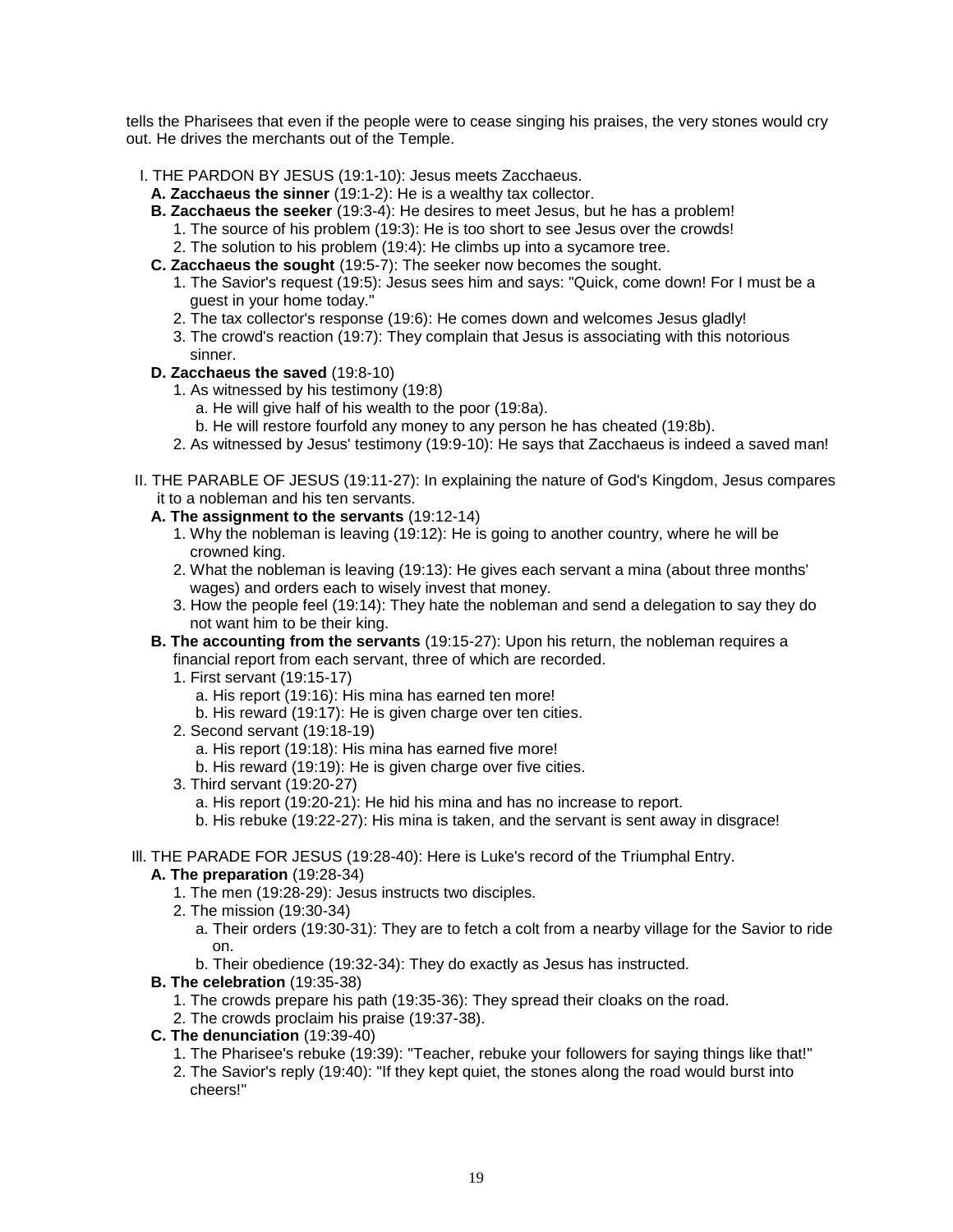- IV. THE PROPHECY OF JESUS (19:41-44)
	- **A. His pain** (19:41): He weeps over Jerusalem's unbelief.
	- **B. His prediction** (19:42-44): Jerusalem will be attacked and utterly destroyed by her enemies!
- V. THE PURIFICATION BY JESUS (19:45-46)
	- 1. What he does (19:45): He enters the Temple and drives out the merchants from their stalls.
	- 2. Why he does it (19:46): They have turned this house of prayer into a den of thieves!
- VI. THE PLOT AGAINST JESUS (19:47-48): His enemies discuss ways they might kill him!

### **SECTION OUTLINE TWENTY** (LUKE 20)

The religious leaders question Jesus' authority, but he refuses to answer to them. Jesus tells the story of some evil farmers and teaches about paying taxes to Caesar, the resurrection of believers, and the identity of the Messiah.

#### I. THE PARABLE BY JESUS (20:9-19)

- **A. The purpose for this parable** (20:17-19): Jesus tells it to illustrate two things:
	- 1. The Jewish leaders' contempt for their Messiah (20:17)
	- 2. The Jewish leaders' crushing by their Messiah (20:18-19): He is the cornerstone, and all who stumble over him are crushed.
- **B. The particulars in this parable** (20:9-16)
	- 1. The work agreement (20:9): A man plants a vineyard, rents it out to some farmers, and goes away to a distant land.
	- 2. The wickedness (20:10-15a): At harvest time the landowner attempts to collect his share of the crop.
		- a. The messengers he sends (20:10-15a)
			- (1) First he sends three servants (20:10a, 11a, 12a).
			- (2) Finally, he sends his son (20:13).
		- b. The mistreatment they suffer (20:10b, 11 b, 12b, 14-15a)
			- (1) All three servants are mistreated (20:10b, 11b, 12b).
			- (2) His son is murdered (20:14-15a)!
	- 3. The wrath (20:15b-16): The furious landowner then returns to kill the wicked farmers and rent the vineyard to others.
- **C. The prophecy pointing to this parable** (20:17-18): Jesus says all this is predicted in Psalm 118:22.
- **D. The plot following this parable** (20:19): Stung by Jesus' obvious indictment of them, the Jewish leaders look for a way to arrest Jesus.

#### II. THE PHARISEES AND JESUS (20:1-8, 20-47)

- **A. The confrontations:** (20:1-8, 20-44): Jesus is challenged by these wicked Jewish leaders on four occasions.
	- 1. Concerning his authority (20:1-8)
		- a. Their demand (20:1-4): They want to know who gives him the authority to do what he does. He responds by asking them a question they cannot answer: Who gave John the Baptist his authority?
		- b. Their dilemma (20:5-6)
			- (1) If they say John's authority was "from heaven," then he will ask why they didn't believe him (20:5).
			- (2) If they say John's authority was "merely human," the people will stone them (20:6).
		- c. Their defeat (20:7-8): They refuse to answer him, so he refuses to answer them.
	- 2. Concerning paying tribute to Caesar (20:20-26)
		- a. Their deceit (20:20-22): Pretending to recognize him as a great teacher, they want to know if the Jews should pay taxes to the Romans.
		- b. Their defeat (20:23-26): Again he silences them by his wisdom, saying, "Give to Caesar what belongs to him. But everything that belongs to God must be given to him."
	- 3. Concerning resurrection and marriage (20:27-40)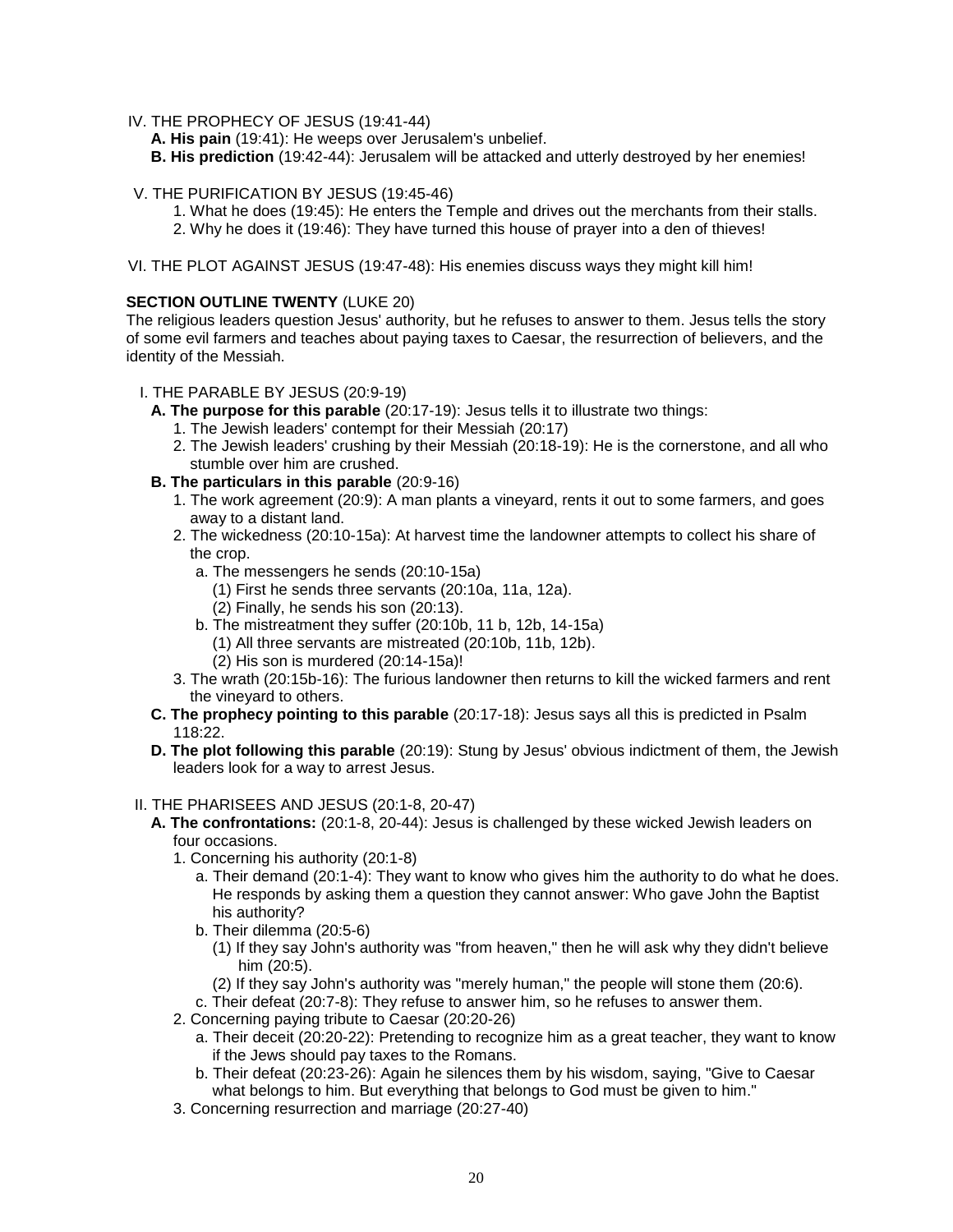- a. The Sadducees' silly example (20:27-33): A woman marries seven brothers and was left a widow after each marriage. Finally, she dies. In the resurrection, whose wife will she be?
- b. The Sadducees' serious errors (20:34-40)
	- (1) There are no marriages as such in heaven (20:34-36).
	- (2) There is a resurrection (20:37-40).
- 4. Concerning the nature of the Messiah (20:41-44)
	- a. He is David's son, thus affirming his humanity (20:41).
	- b. He is David's Lord, thus affirming his deity (20:42-44).
- **B. The condemnation** (20:45-47): Jesus denounces the godless Jewish leaders.
	- 1. Their pride (20:45-46): They love to walk around in flowing robes and have everyone bow to them. They also love the seats of honor at banquets.
	- 2. Their cruelty (20:47a): They cheat widows out of their property.
	- 3. Their hypocrisy (20:47b): They make long prayers in public.
	- 4. Their punishment (20:47c): Their punishment will be great.

#### **SECTION OUTLINE TWENTY-ONE** (LUKE 21)

Jesus compares the Temple offerings of the rich with that of a poor widow. He then talks about the Great Tribulation.

- I. THE PRAISE FROM JESUS, IN REGARD TO A WIDOW (21:1-4): Jesus observes as people place their gifts into the Temple treasury.
	- **A. When much amounts to little** (21:1, 4a): He sees the rich give money they probably won't even miss!
	- **B. When little amounts to much** (21:2-3, 4b): He sees a poor widow give two small copper coins, all that she has.
- II. THE PROPHECIES FROM JESUS, IN REGARD TO THE FUTURE (21:5-28)
	- **A. The immediate future** (21:5-7)
		- 1. The background (21:5): The disciples are admiring their beautiful Temple.
		- 2. The bombshell (2:6-7): Jesus warns them concerning the coming utter destruction of their Temple!
	- **B. The distant future** (21:8-28): These verses seem to describe events occurring in the coming Great Tribulation.
		- 1. The first half of the Great Tribulation (21:8-19)
			- a. Counterfeits (21:8): Many will come claiming to be the Messiah.
			- b. Combat (21:9-10): There will be wars and insurrections, but these will not be cause for panic.
			- c. Calamity (21:11): Earthquakes, famines, epidemics, and great signs in the heavens will occur.
			- d. Contempt (21:12, 16-17): Believers everywhere will be hated and persecuted because of their allegiance to Jesus.
				- (1) Religious and political persecution (21:12): People will be dragged into synagogues and prisons and accused before kings and governors.
				- (2) Family persecution (21:16): Close relatives will betray each other.
				- (3) General persecution (21:12): Everyone will hate believers because of their allegiance to Jesus.
			- e. Chances (21:13): There will be many opportunities for believers to witness.
			- f. Conservation (21:14-15, 18-19): God himself will protect believers by giving the right words to say; not a hair of their heads shall perish.
		- 2. The final half of the Great Tribulation (21:20-28)
			- a. Destruction (21:24b): Jerusalem will be destroyed and occupied by the Gentiles.
			- b. Destitution (21:20-21): Survivors will flee the city.
			- c. Disaster (21:22-23): God's vengeance will be fulfilled when his most severe judgment falls on Israel.
			- d. Death (21:24a): The people will be killed or enslaved.
			- e. Doom (21:25): Strange events and signs will occur in the heavens.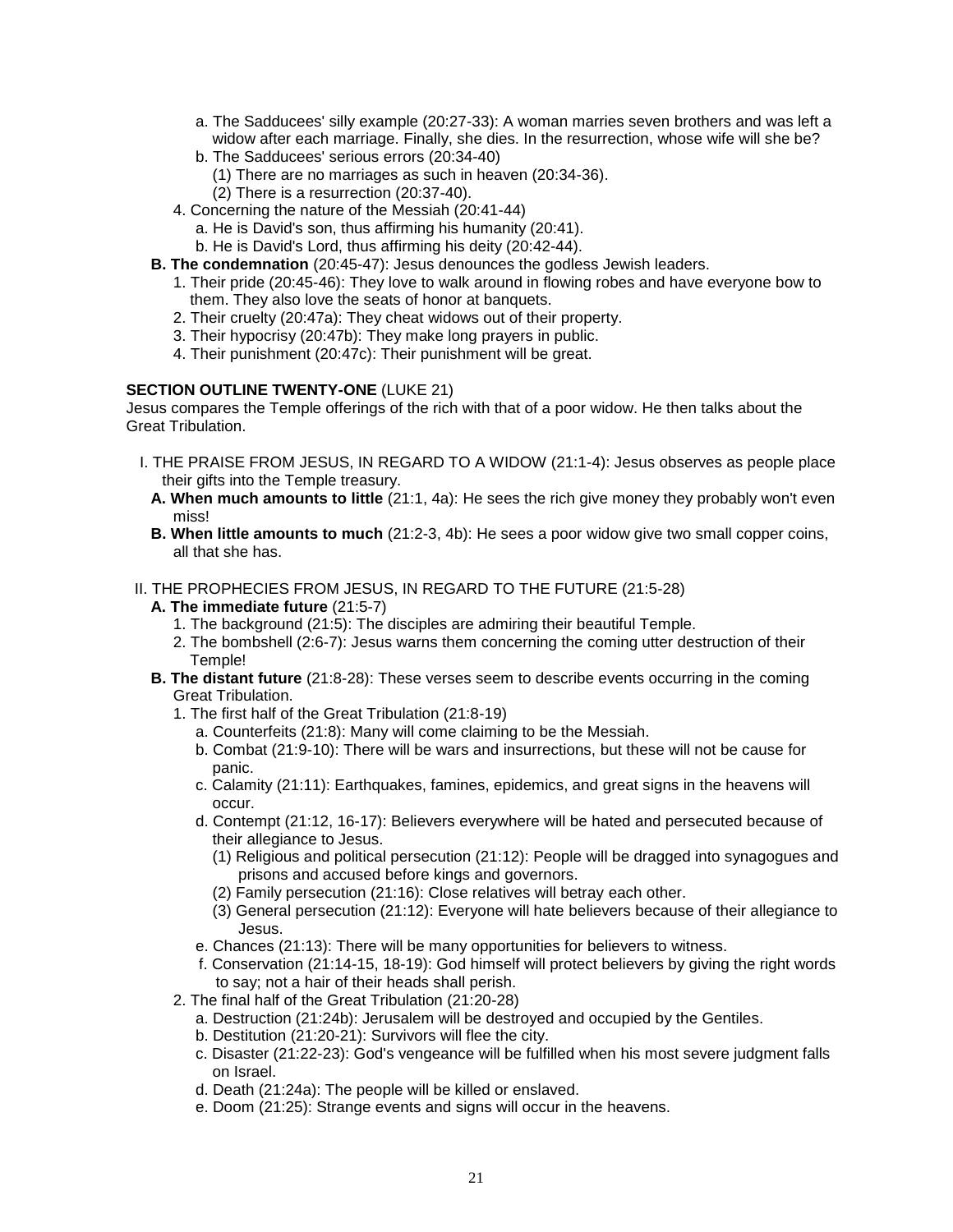- f. Distress (21:26): The most courageous hearts will melt with fear.
- g. Delight (21:27-28): Christ will return on the clouds with power and glory.
- Ill. THE PARABLE FROM JESUS, IN REGARD TO THE BEGINNING OF THE END (21:29-38)
	- **A. The symbol in the parable** (21:29): "Notice the fig tree, or any other tree. When the leaves come out, you know without being told that summer is near."
	- **B. The significance of the parable** (21:30-31): "Just so, when you see the events I've described taking place, you can be sure that the Kingdom of God is near."
	- **C. The stability from the parable** (21:32-33)
		- 1. God's nation will endure forever (21:32): "This generation will not pass from the scene until all these things have taken place."
		- 2. God's Word will endure forever (21:33).
	- **D. The summary following the parable** (21:34-38): Keep constant watch for these things to happen.

#### **SECTION OUTLINE TWENTY-TWO** (LUKE 22)

Jesus and the disciples celebrate the Passover supper in the upper room. Jesus predicts Peter's denial. He prays on the Mount of Olives. Judas leads a mob to arrest Jesus. Peter fulfills Jesus' prediction by denying him three times.

- I. EVENTS TAKING PLACE AT PASSOVER (22:1-38)
	- **A. The final plot** (22:1-6): Judas and the chief priests.
		- 1. The attempts to kill Jesus (22:1-2): The religious leaders are seeking a way to eliminate him without starting a riot.
		- 2. The agreement to kill Jesus (22:3-6): Judas volunteers to betray Jesus for two reasons.
			- a. The diabolical reason (22:3): Satan enters Judas.
			- b. The financial reason (22:4-6): The religious leaders promise Judas a reward.
	- **B. The final Passover** (22:7-30): Jesus and the disciples.
		- 1. The mission concerning the upper room (22:7-13): Jesus sends Peter and John to prepare the upper room for the Passover.
		- 2. The meal in the upper room (22:14-30)
			- a. The desire (22:14-16): Jesus tells the disciples how he has longed to eat the Passover with them before his suffering.
			- b. The distribution (22:17-20)
				- (1) Jesus takes the cup (22:17-18, 20): He says, "This wine is the token of God's new covenant to save you-an agreement sealed with the blood I will pour out for you." (2) Jesus takes the bread (22:19): He says, "This is my body, given for you."
			- c. The disloyalty (22:21-23): He announces that one at the table will betray him!
			- d. The dispute (22:24-27): The disciples now begin to argue over who is the greatest among them, and Jesus presents two definitions of greatness.
				- (1) As viewed by the Gentiles (22:24-25): Greatness consists of the least serving the greatest!
				- (2) As viewed by God (22:26-27): Greatness consists of the greatest serving the least!
			- e. The domain (22:28-30): Jesus promises the disciples that they will assist him in ruling Israel during the Millennium.
	- **C. The final predictions** (22:31-38)
		- 1. The Savior's prophecy concerning Peter (22:31-34)
			- a. His prayer for Peter (22:31-32): He asks the Father to strengthen Peter's faith.
			- b. His prediction about Peter (22:33-34): He says Peter will deny him three times.
		- 2. The Scripture's prophecy concerning Jesus (22:35-38): Here the Savior reminds the disciples of the prophecy of Isaiah, who said that the Messiah would be condemned as a criminal (Isa. 53:12).

#### II. EVENTS TAKING PLACE ON THE MOUNT OF OLIVES (22:39-53)

**A. Jesus and the disciples** (22:39-40, 45-46): Jesus asks that Peter, James, and John watch and pray with him. But they fall asleep!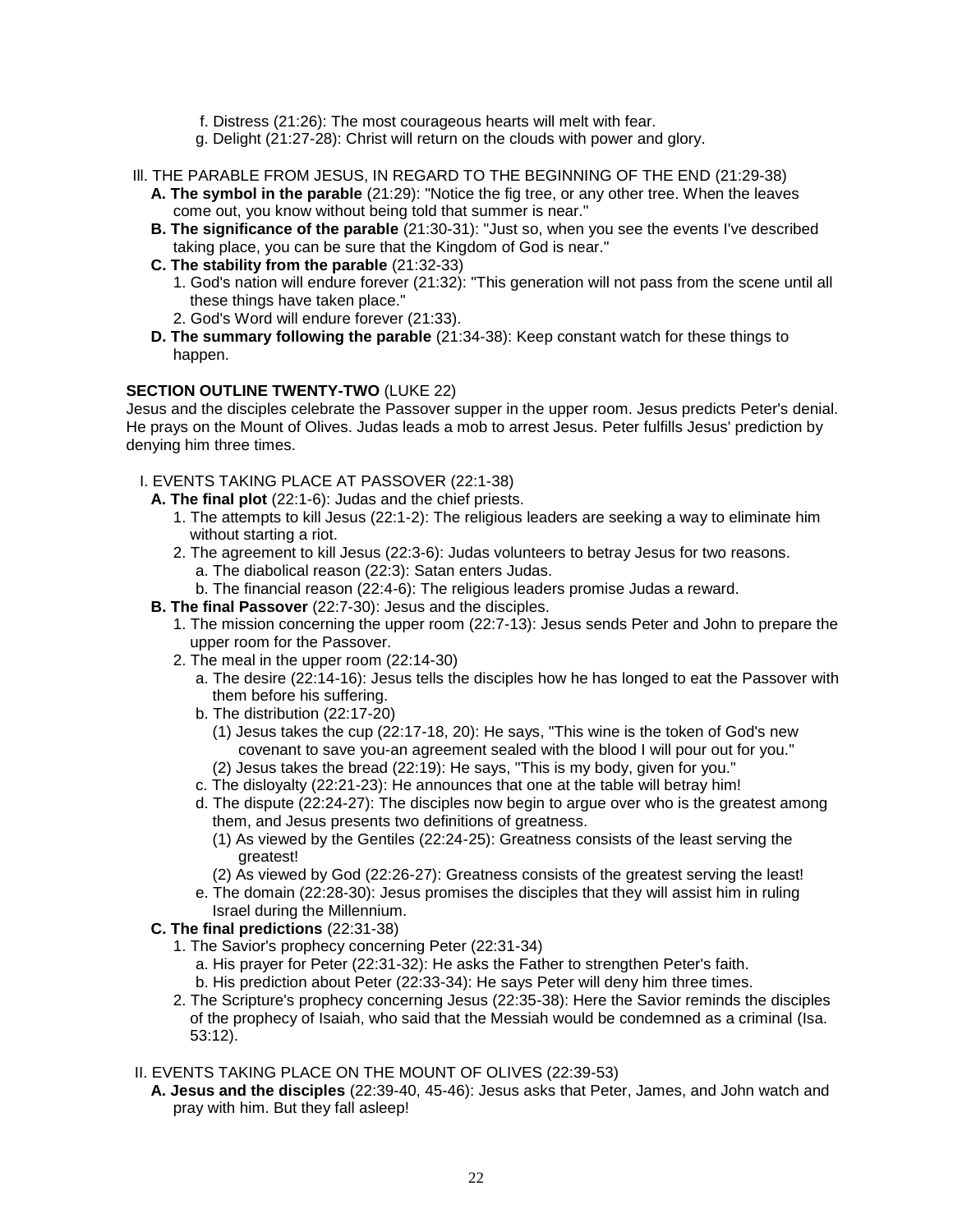- **B. Jesus and the Father** (22:41-44)
	- 1. The agony (22:41-42, 44): In great distress, Jesus prays to his Father.
		- a. His heart's request (22:41-42a): "If you are willing, please take this cup of suffering away from me."
		- b. His spirit's release (22:42b): "Yet I want your will, not mine."
		- c. His body's resistance (22:44): He is in such agony that his sweat falls to the ground like great drops of blood.
	- 2. The angel (22:43): An angel strengthens him.
- **C. Jesus and the betrayer** (22:47-48): Judas betrays Jesus with a kiss!
- **D. Jesus and the high priest's servant** (22:49-51): When one of the disciples cuts off this man's ear, Jesus restores it.
- **E. Jesus and his arresters** (22:52-53): He rebukes them for treating him as a dangerous criminal!

#### III. EVENTS TAKING PLACE IN A COURTYARD (22:54-71)

- **A. Jesus' friend denies him** (22:54-62): Peter denies Jesus on three occasions.
	- 1. The record (22:54-60)
		- a. First occasion (22:54-57): A servant girl recognizes Peter, but he says he doesn't know Jesus.
		- b. Second occasion (22:58): Someone else, looking at Peter, says he was with Jesus, but Peter denies it.
		- c. Third occasion (22:59-60): Another person says Peter was with Jesus because he is a Galilean. He denies it, and a rooster crows.
	- 2. The remorse (22:61-62): When he sees the Savior, who is being led from one trial to another, Peter leaves the area, crying bitterly!
- **B. Jesus' foes debase him** (22:63-71): He now stands before the Sanhedrin.
	- 1. He is brutalized (22:63-65): They mock, beat, hit, and insult him.
	- 2. He is charged with blasphemy (22:66-71): He says he is the Son of God.

### **SECTION OUTLINE TWENTY-THREE** (LUKE 23)

Jesus stands trial before Pilate. Pilate finds Jesus innocent but gives in to the crowd and sentences him to death. Jesus dies on the cross, saving the world from sin. A man named Joseph asks for and receives permission to give Jesus a proper burial.

#### I. EVENTS PRECEDING THE CRUCIFIXION (23:1-25)

- **A. Jesus stands before Pilate for the first time** (23:1-5).
	- 1. The charge (23:1-2, 5): Jesus is accused of two crimes by the Pharisees.
		- a. He is a political rebel (23:1-2a, 5): They say he causes riots and tel Is people not to pay taxes to Caesar.
		- b. He is a religious blasphemer (23:2b): He claims to be the Messiah.
	- 2. The cross-examination (23:3): Jesus acknowledges to Pilate that he is indeed the Messiah!
	- 3. The (initial) conclusion (23:4): Pilate says he finds no fault with Jesus.

# **B. Jesus stands before Herod Antipas** (23:6-12).

- 1. The deference to Herod (23:6-7): Upon learning of Jesus' Galilean background, Pilate sends him to Herod, for that territory is under Herod's jurisdiction.
- 2. The desire of Herod (23:8-9): Herod is anxious to meet Jesus, but the Savior refuses to answer any of his questions.
- 3. The derision by Herod (23:10-12)
	- a. Jesus is ridiculed by Herod (23:10-11): Herod and his soldiers put a royal robe on Jesus. b. Herod is reconciled with Pilate (23:12): They become friends this day.
- **C. Jesus stands before Pilate for the second time** (23:13-25).
	- 1. The conclusion (23:13-15): Once again Pilate reminds the angry Jews of Jesus' innocence. a. Pilate has found him guiltless (23:13-14).
		- b. Herod has found him guiltless (23:15).
	- 2. The custom (23:17): It is Pilate's custom to release a Jewish prisoner each year during the Passover feast.
	- 3. The choice (23:18-21): The Jewish leaders select a notorious criminal named Barabbas over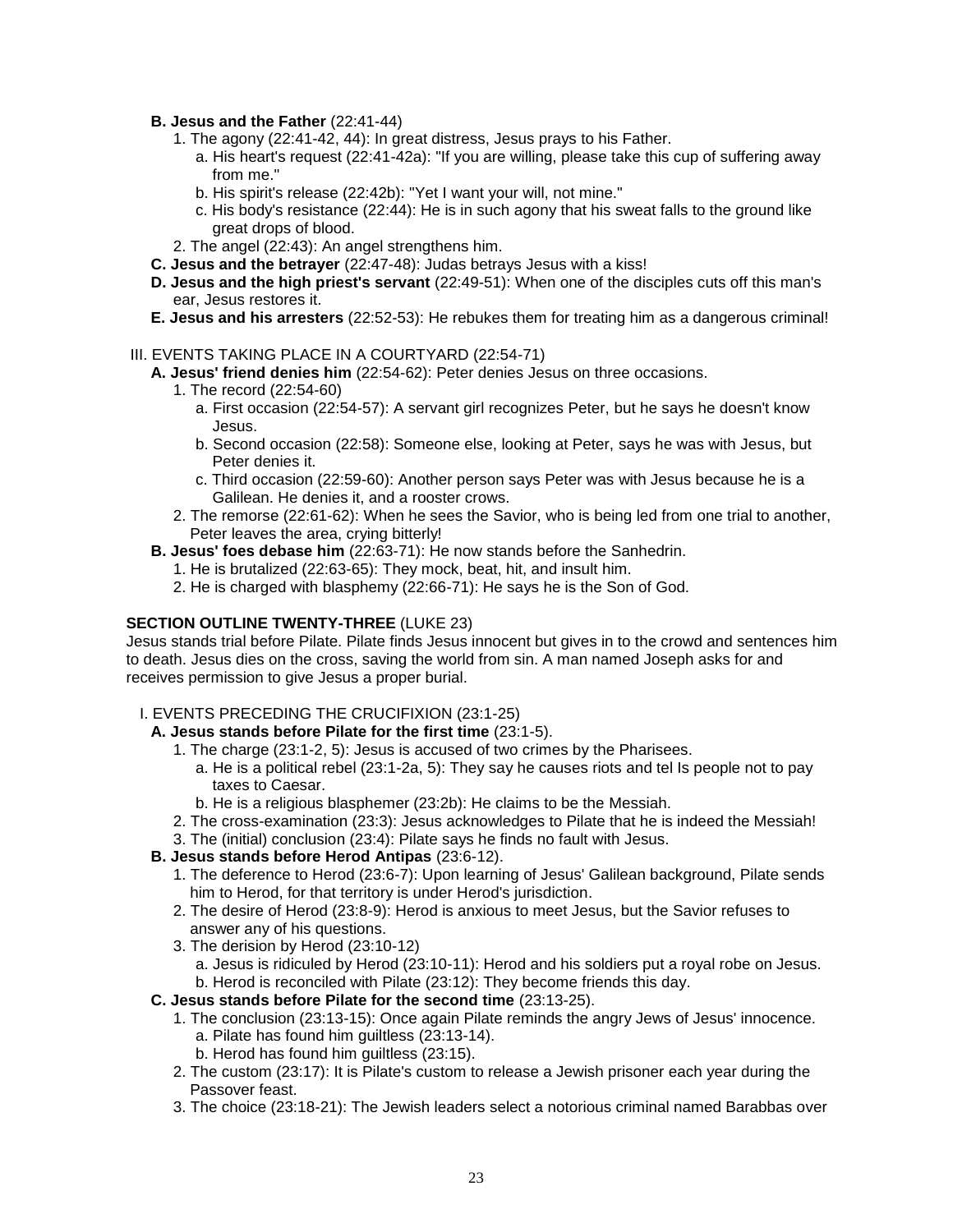Jesus.

- a. "Release Barabbas to us!" (23:18b-19).
- b. "Crucify him [Jesus]!" (23:18a, 20-21).
- 4. The capitulation (23:16, 22-25): Pilate caves in to the pressure!
- a. He chastens and condemns Jesus (23:16, 22-24).
	- b. He releases Barabbas (16:25).
- II. EVENTS DURING THE CRUCIFIXION (23:26-44, 46)
	- **A. The carrier of the cross** (23:26): Simon from Cyrene is forced to carry Jesus' cross for him.
	- **B. The crying concerning the cross** (23:27-31)
		- 1. The pain of the maidens (23:27): A group of grief-stricken women follow Jesus, weeping for him.
		- 2. The prophecy of the Messiah (23:28-31): He predicts the coming destruction of Jerusalem.
	- **C. The criminals alongside the cross** (23:32-33): Jesus is crucified between two thieves.
	- **D. The calls from the cross** (23:34a, 43, 46): Luke records three statements made by Jesus on the cross.
		- 1. The first and final ones are addressed to the Father in heaven (23:34a, 46).
			- a. "Father, forgive these people, because they don't know what they are doing" (23:34a). b. "Father, I entrust my spirit into your hands!" (23:46).
		- 2. The second one is addressed to one of the thieves, who begs Jesus to remember him in
	- heaven (23:43): "I assure you, today you will be with me in paradise."
	- **E. The clothing beneath the cross** (23:34b): The soldiers cast lots for his clothing.
	- **F. The contempt for the cross** (23:35-37, 39): It comes from various sources.
		- 1. From the watching crowd (23:35): They say he saved others; he should be able to save himself.
		- 2. From the soldiers (23:36-37): They offer him a drink of sour wine.
		- 3. From one of the thieves (23:39): He wants Jesus to save himself and them, too.
	- **G. The citation over the cross** (23:38): The sign reads, "This is the King of the Jews."
	- **H. The conversion on the cross** (23:40-43): One of the thieves now both rebukes and requests.
		- 1. The rebuke (23:40-41): He chastens the other thief for his insults against Jesus.
		- 2. The request (23:42): He asks Jesus to remember him when he comes into his Kingdom.
		- 3. The reward (23:43): Jesus assures the man that he will be with him today in paradise.
	- **I. The cloud covering above the cross** (23:44): Darkness settles over the area from noon till 3 P.M., at which time Jesus breathes his last.
- III. EVENTS FOLLOWING THE CRUCIFIXION (23:45, 47-56)
	- **A. The tearing of the veil** (23:45): The Temple curtain is suddenly torn in two!
	- **B. The tribute of the centurion** (23:47): He praises God and says, "Surely this man was innocent."
	- **C. The travail of the crowd** (23:48): A number who watched him die now go home in deep sorrow.
	- **D. The testimony of the women** (23:49, 55-56)
		- 1. The Golgotha watch (23:49): They stand at a distance, watching.
		- 2. The graveside watch (23:55-56): They see where he is buried, go home to prepare spices, and wait till the Sabbath is over to embalm him.
	- **E. The transaction of Joseph** (23:50-54): This godly, rich believer receives permission from Pilate to bury Jesus' body.

# **SECTION OUTLINE TWENTY-FOUR** (LUKE 24)

Luke describes four post-Resurrection appearances of Jesus.

- I. FIRST APPEARANCE (24:1-12)
	- **A. The anointing for the tomb** (24:1): On Sunday morning the women carry spices to the tomb for the anointing of Jesus' body.
	- **B. The arrival at the tomb** (24:2-3)
		- 1. The women find an open tomb (24:2): The stone has been rolled away.
		- 2. The women find an empty tomb (24:3): Jesus is not there.
	- **C. The angels beside the tomb** (24:4-8)